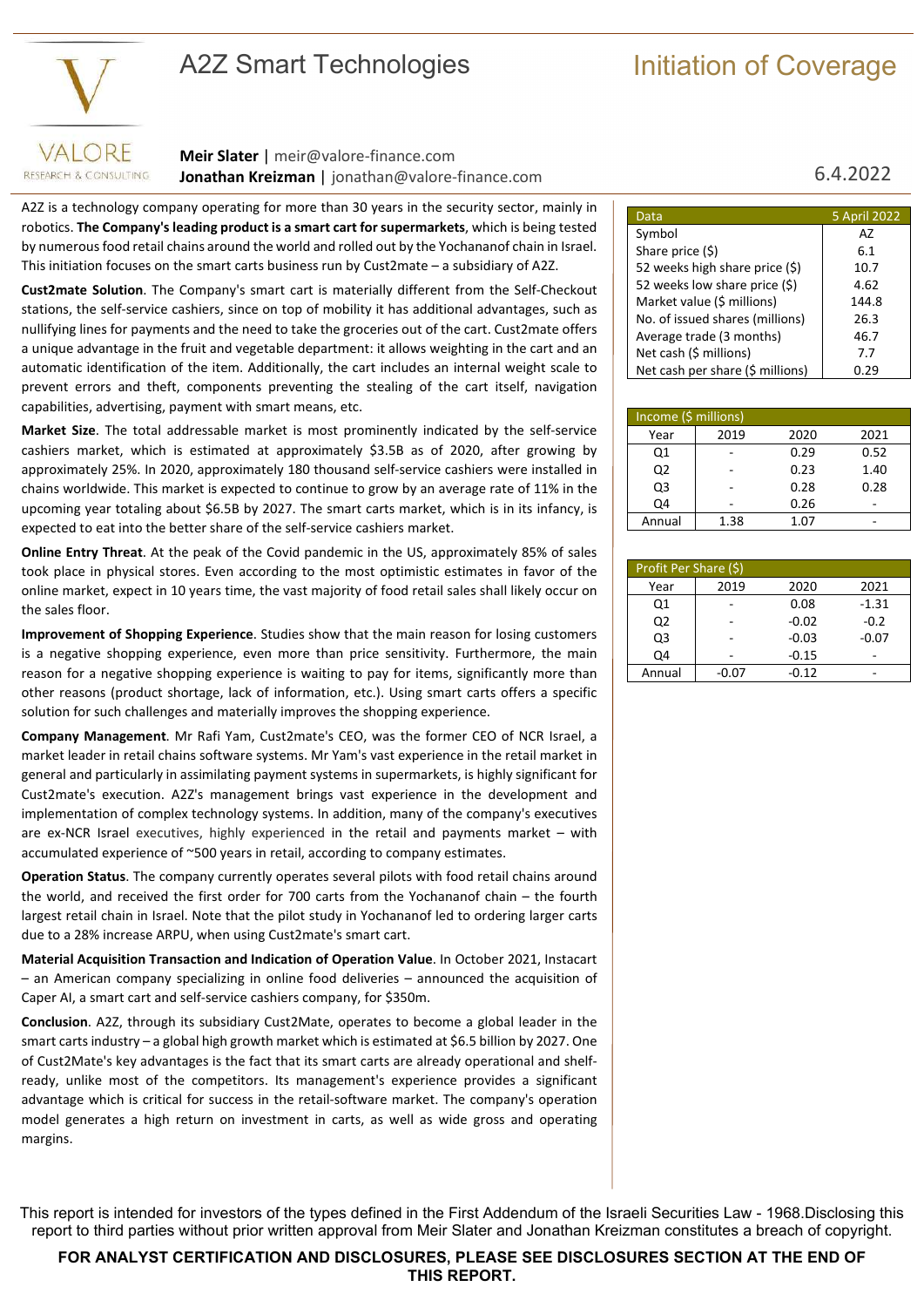# **Table of contents**

| <b>Investment Story</b>                                               | 3  |
|-----------------------------------------------------------------------|----|
| <b>Company Description</b>                                            | 6  |
| Food Retail in the Digital World                                      | 7  |
| Entry of Technologies into Physical Retail Market                     | 11 |
| Reducing Dependence on Human Capital                                  | 13 |
| <b>Target Market for Smart Carts</b>                                  | 14 |
| Market of Self-Service Cashiers – Real Indication of Growth Potential | 15 |
| Cust2mate's Smart Cart                                                | 17 |
| The Smart Cart as a Platform                                          | 18 |
| Competitive Landscape                                                 | 18 |
| <b>Cust2mate's Business Model</b>                                     | 20 |
| Caper Al Buyout                                                       | 23 |
| <b>Financial Analysis</b>                                             | 24 |
| Conclusion                                                            | 25 |
| <b>Company Management</b>                                             | 25 |
| <b>Risks</b>                                                          | 26 |
| Disclosure Appendix                                                   | 27 |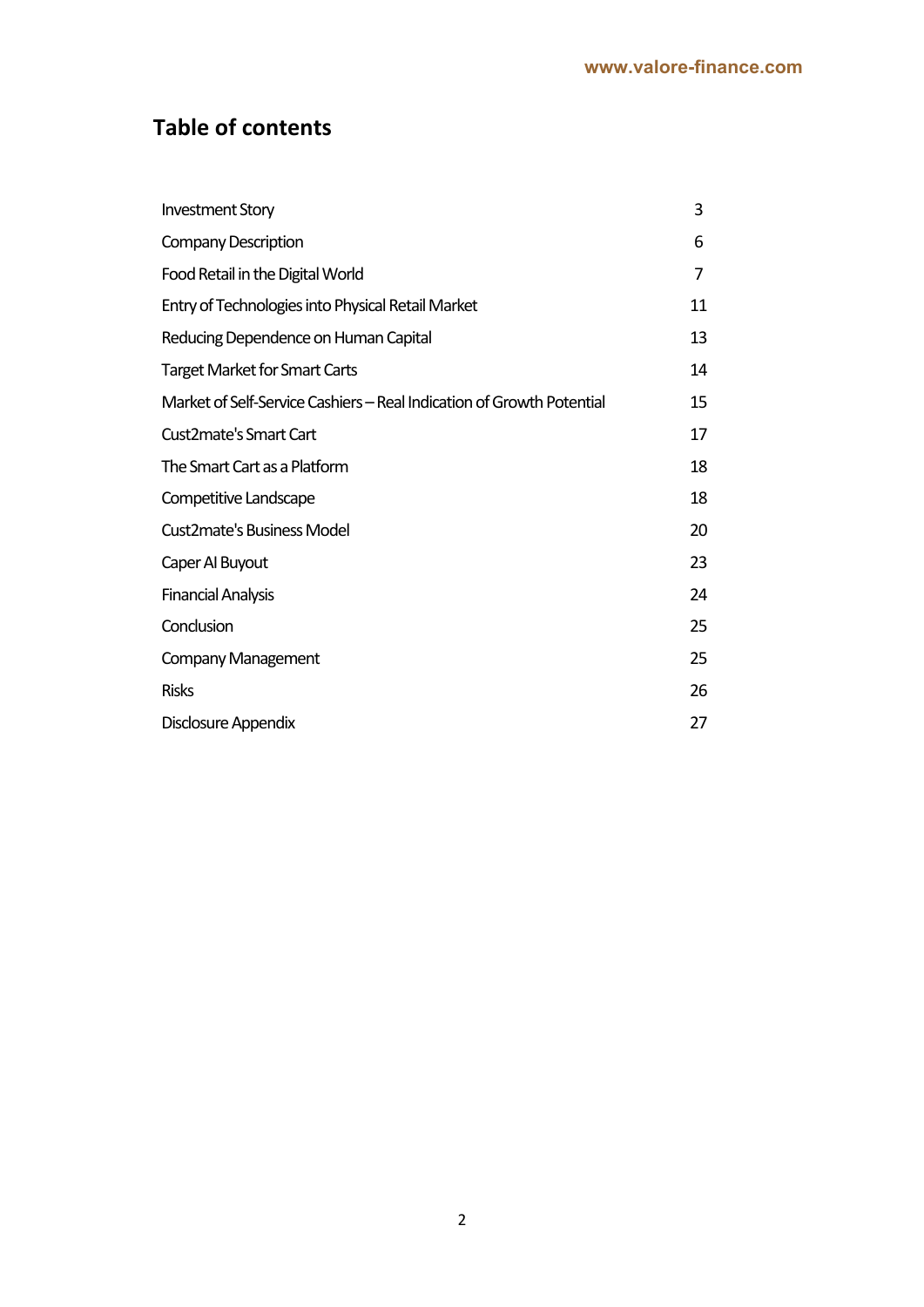# **Investment Story**

A2Z is a technology company operating for more than 30 years, mainly in the sector of robotics for security purposes. In recent years, the company began leveraging its accumulated knowledge of robotics for operation in the field of smart carts for supermarkets. The key activity of the company is in the field of food retail, led by Cust2mate, a subsidiary of A2Z. Cust2mate develops, manufactures, and markets a smart cart for shopping in supermarket stores. The smart cart enables immediate registration of the products collected by the customer while shopping, and making payments immediately without having to engage in a payment station before leaving the supermarket.

The use of the smart cart creates a rare Win-Win-Win situation for all key players in the food retail sector:

- **Consumer** significant improvement of the shopping experience, including quick payment using the cart itself, and providing specific customer adapted information designed to lead a smarter shopping and saving experience.
- **Retailer**  long-term reduction of costs, including reducing dependence on human capital, while also influencing the income as consumers purchase more (in the pilot study executed by the company in the Yochananof chain, the average ARPU increased by approximately 28%).
- **Supplier**  real-time personalized advertising (during customer actual shopping) and receiving unique information regarding the customers' consumption habits.

#### **Market Size**

The development potential of the smart carts sector is most prominently indicated by the market of self-service cashiers, which is estimated at approximately \$3.5B as of 2020, after growing by approximately 25%. In 2020, approximately 180 thousand self-service cashiers were installed in chains worldwide.

#### **The forecasted rapid growth in the smart carts market is the result of, among others:**

- **Desire to reduce the dependence on human capital**. Food retail chains are labor intensive employers, while the job characteristics and low wages in the sector present recruitment and long-term employee preservation challenges. The use of smart carts is designed to enable reassignment of employees within the chain and the opening of additional branches currently delayed due to workforce shortage.
- **Rapid ROI.** Assuming that the use of smart carts shall reduce a non-negligent number of jobs, save expensive sales space in the cashiers' region and increase purchases, as indicated by current findings, the cart purchase model reflects a highly rapid return on investment, estimated by the company to be less than one year, and the financial interest is obvious.
- **Ever Better Financial Capability**. The Covid pandemic has created high cash balances in companies and the ability to invest material cash flow in technological developments.
- **Alternative to Online Consumption.** The physical chains are seeking a technological solution to improve the shopping experience within stores, while wishing to slow down the trend of transitioning to online consumption, a trend that increases competition and decreases profitability.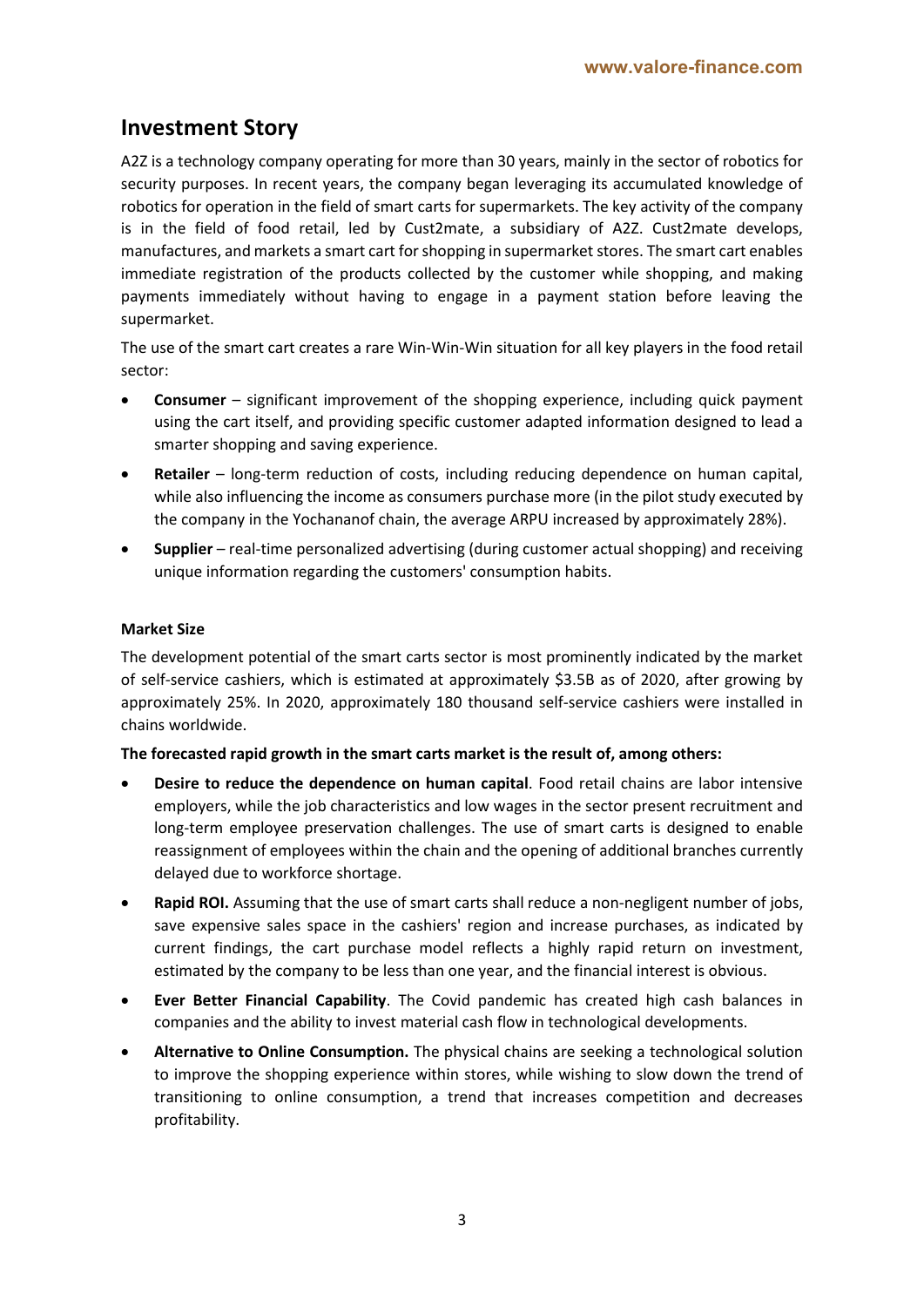#### **Business Development**

Following a successful pilot study in the Yochananof chain, the fourth largest retail chain in Israel, the company received an order for 700 smart carts the delivery of which has started and shall be supplied during the first half of 2022. The company estimates that an additional order of the same scope during the second half of 2022 is highly probable. **The company believes that this is the first transaction in the world to execute a full distribution of smart carts to a food retail chain**.

**Additional Pilots.** Additional pilots are in the process of implementation in US and Mexican chains. The average expected duration of such a pilot is approximately two months, and the company estimates that the pilot-to-transaction conversion rate shall be approximately 50%. **The company expects to implement further pilots during 2022, with additional chains, mainly in Europe**.

#### **Financial Analysis**

The cash balance of the company as of 3Q21 is \$8m. Concurrently, the company estimates that the current cash burnout rate is \$6m per year. Thus far, the company has been able to finance itself, mainly through capital raises, while six such raises have been executed since 2019 in the total amount of approximately \$20m in consideration of shares and options.

The operational and developmental costs amounted to approximately \$3m in 2020, and the expenses during the three first quarters of 2021 amount to approximately \$6.5m, mainly due to expanding the operation of the carts.

**The company estimates that the operational outcomes of the company are expected to significantly change in the upcoming year, given the cart sales have begun and the business model implemented by the company through this operation.**

#### **Business Operation Model**

**Income Model** – the company's strategy is to operate a SaaS model, such that the customer's payment is executed repeatedly, and not in a one-time payment. The company includes in its agreements three types of payments to be made by the customer:

- 1. Initial non-recurrent payment \$1,000-2,000 per cart.
- 2. Subscription throughout use \$100-200 per cart per month.
- 3. Additional services mainly data, advertising, and additional features, for an estimated amount of \$30-60 per cart per month.

**Costs Model** – in order to meet the challenge of selling the smart carts to hundreds of food chains in the world, with a wide geographic spread in a relatively short time, the company has created several strategic partnerships with local suppliers, using a model of income distribution, such that approximately one-third of which shall be transferred to the local supplier. **Thus, the company significantly shortens the time of delivery to the potential customer**, and gains access to local chains which are less known or accessible to the general market. It is important to note that with regard to the larger and more known food chains, the company intends to operate directly without any partners or middle agents.

**The company estimates that it shall grow rapidly and reach production and delivery of tens of thousands of carts annually, within a time frame of just two years**. This scenario derives a forecasted income of more than \$50 million per year, more than half of which is expected to be recurrent income.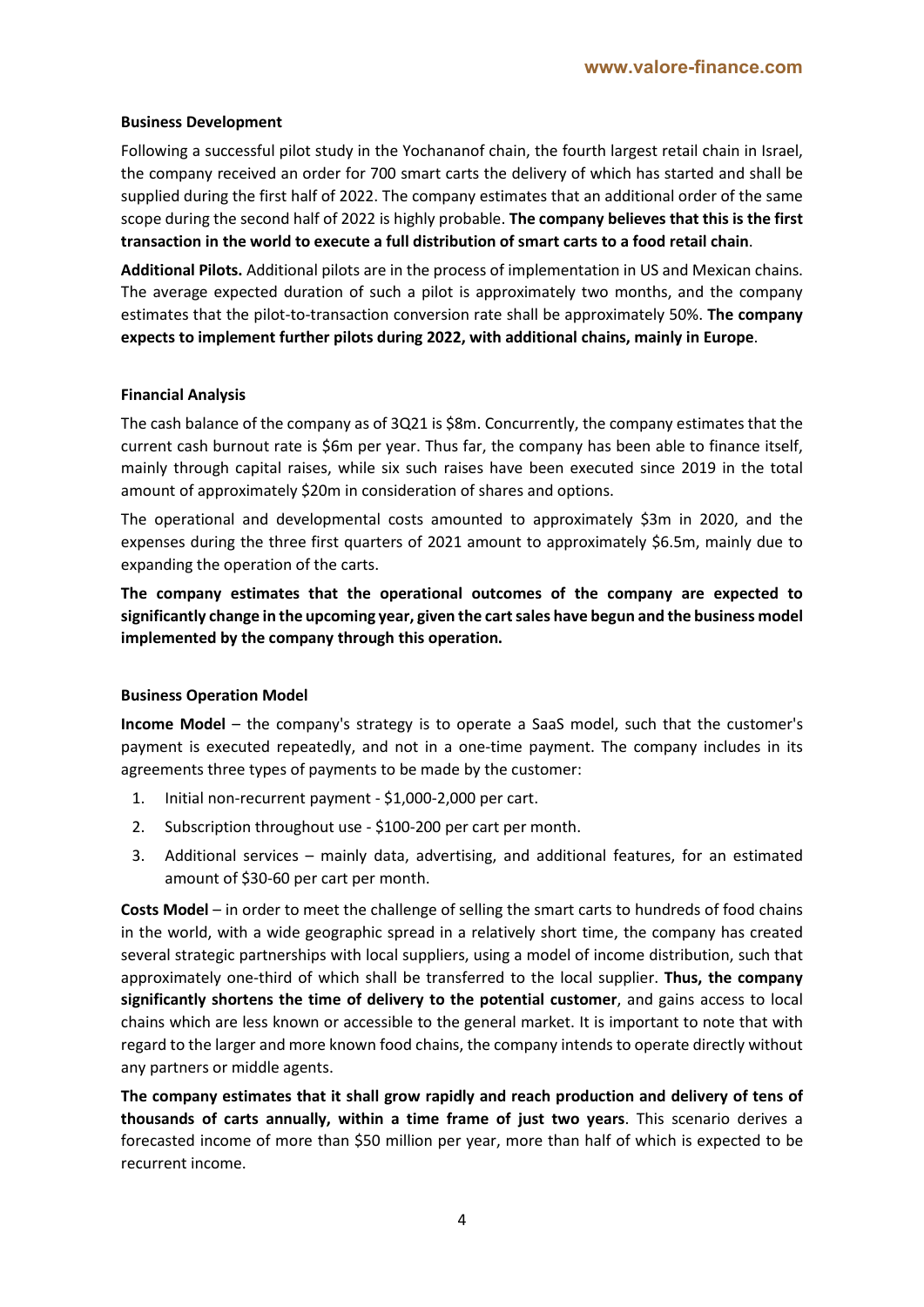#### **Peer Buyout Valuation**

In October 2021, Instacart – an American company specializing in online food deliveries – announced the acquisition of Caper AI, a smart cart and self-service cashiers company, for \$350m.

Caper AI – incorporated in 2016 and up to the date of the aforesaid sale raised an amount of just approximately \$13 million. Starting in 2020, the company has implemented three pilots with food chains, one of which is the giant American food chain Kroger, but has not begun actual deployment.

#### **Risks**

The company currently operates several pilots with food retail chains around the world, and intends to significantly increase the number of such pilots with additional chains. Efficiency and effectiveness in these pilots are expected to generate actual orders from the chains. On the other hand, a failure of a large number of such pilots may damage the company's reputation and undermine the efficiency of its product.

Several companies operate in the field of smart carts or parallel fields, the majority of which are start-up companies, but there are also giant companies such as Amazon (although it is not selling its solution externally). In addition, the successful entry of the company into its target markets shall probably attract additional competitors to this field.

Currently, the company does not generate significant income. In order to lead and develop its strategic plans, it is expected to increase its sales and marketing expenses, and as orders come in, also the expenses associated with producing the carts. Therefore, the company is expected to continue to present losses which could require additional capital raises, for at least the upcoming year.

#### **Conclusion**

A2Z, through its subsidiary Cust2Mate, operates in a global market expected to continue to grow by an 11% CAGR totaling ~\$6.5 billion by 2027. The company's operation model generates a considerable ROI for smart carts, as well as significant gross and operating margins.

One of Cust2Mate's key advantages is the fact that its smart carts are already operational and shelfready, unlike most of the competitors. In fact, the company is already implementing binding pilots which are expected to lead to orders in the near future. This, as opposed to competitors, the majority of which are still in development stages.

Furthermore, the company's management has substantial proven experience in the field of retailsoftware, and particularly in the field of cashiers and payments. Such experience provides a significant advantage - critical for the company's ability to execute successfully. The company is focused on becoming a global leader in the smart carts solution, while already signing significant agreements this year.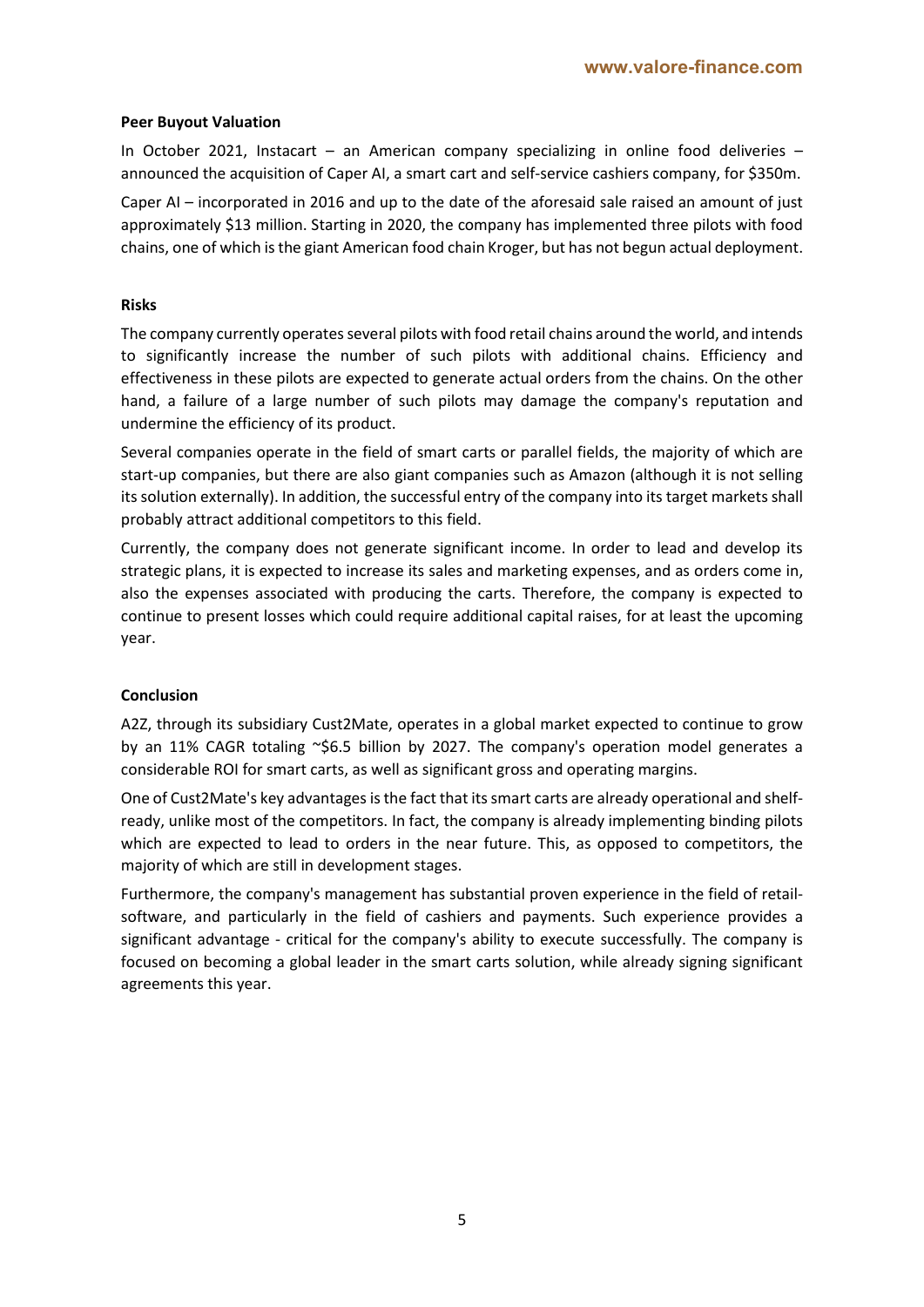# **Company Description**

A2Z is a technology company operating for more than 30 years, mainly in projects and service provision for the security industry. In recent years, the company started leveraging its accumulated knowledge in the field of robotics for operation in the field of smart carts for supermarkets. Additionally, the company has a variety of activities in the vehicle industry and the security industry. A2Z holds approximately 78.5% of Cust2mate, while other major shareholders of the company include the Buchwalter Group (20%). The company was incorporated in January 2018 in Canada, and is traded as of December 2019 on the TSX Venture Exchange (Canada). In January 2022, its shares were listed for trade on NASDAQ under the symbol AZ.



**Figure 1: Company's Holding Structure (\*)**

Source: A2Z (\*) With regard to the acquisition of a new subsidiary, see details on page 25.

# **The Company's Products**

**Smart cart for supermarkets**. The smart cart is the key, most advanced, and significant product of the company's products, with regard to which the company is currently in highly advanced stages of pilot studies with food retail chains worldwide as well as a first order of the product by the fourth largest food chain in Israel. This operation is executed by the subsidiary company Cust2mate, in which the company (A2Z) holds 78.5%.





Source: A2Z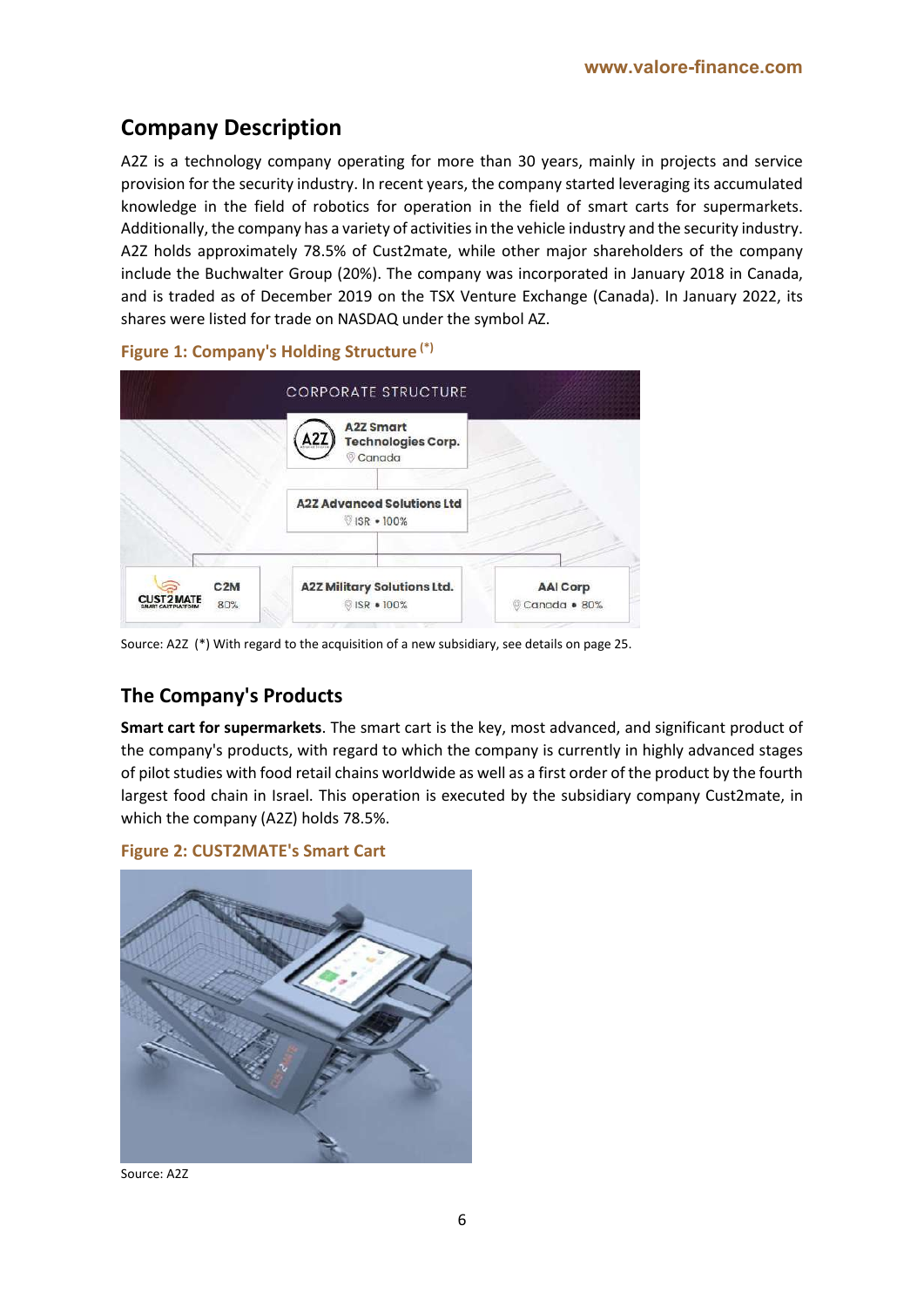The other shareholders of Cust2mate are (1) Buchwalter Group (20%), which mainly operates in shelving, including in supermarkets, and (2) Shibolet Law Firm, one of the leading law firms in Israel.

**Vehicle fuel tank fire prevention system**. The company's system is intended to provide a solution for the event of a fire in the fuel tank which may lead to burning the entire vehicle. It is estimated that in the US alone, approximately 200 thousand vehicles are burned each year due to a fire in the fuel tank, injuring thousands of people, while the financial damage is estimated at approximately \$1.9B. The company estimates the target market in Israel at approximately \$150m and in the US at approximately \$8.5B. The development of this system is currently in advanced stages, and the company estimates that the system shall be examined in pilots with various customers in the future.

**Energy migration system**. The company is developing an energy migration system for the civilian market based on a similar system sold by the company in the security industry. The system provides the ability to equip with a simple available energy source in any situation.

**Maintenance services**. The company is generating current income over the years by providing maintenance services, among other services, to security entities.

**This review focuses on the operation of smart carts, which is the key operation of the company**.

# **Food Retail in the Digital World**

The food retail industry is in the midst of fundamental changes, as it is forced to reinvent itself due to the intense competition over prices and shopping experience. With online services entering the market more than ever, handling the changes in customers' consumption habits is required. In light of these developments, the food retail chains seek solutions to connect the consumers' desire for innovations and a conservative and traditional market.

The size of the food retail sector in the U.S. is estimated at approximately \$6,000B and in central Europe (Germany, UK, France, and Italy) approximately \$2,000B. In Israel, the sector is estimated at approximately \$20B. In most developed countries, the sector is growing at a low one-digit rate, similar to the population growth rate.

#### **Food chains operate in three key formats:**

**Urban Format** – relatively small stores selling a small variety of products, located within residential neighborhoods. This model emphasizes a fast shopping experience.

**Discount Format** – large stores, with a wide variety of products, typically located outside of residential neighborhoods. This model emphasizes a price-based shopping experience.

**Online Format** – the products are compiled and packaged by the retailer and delivered to the customer, without their physical arrival at the store.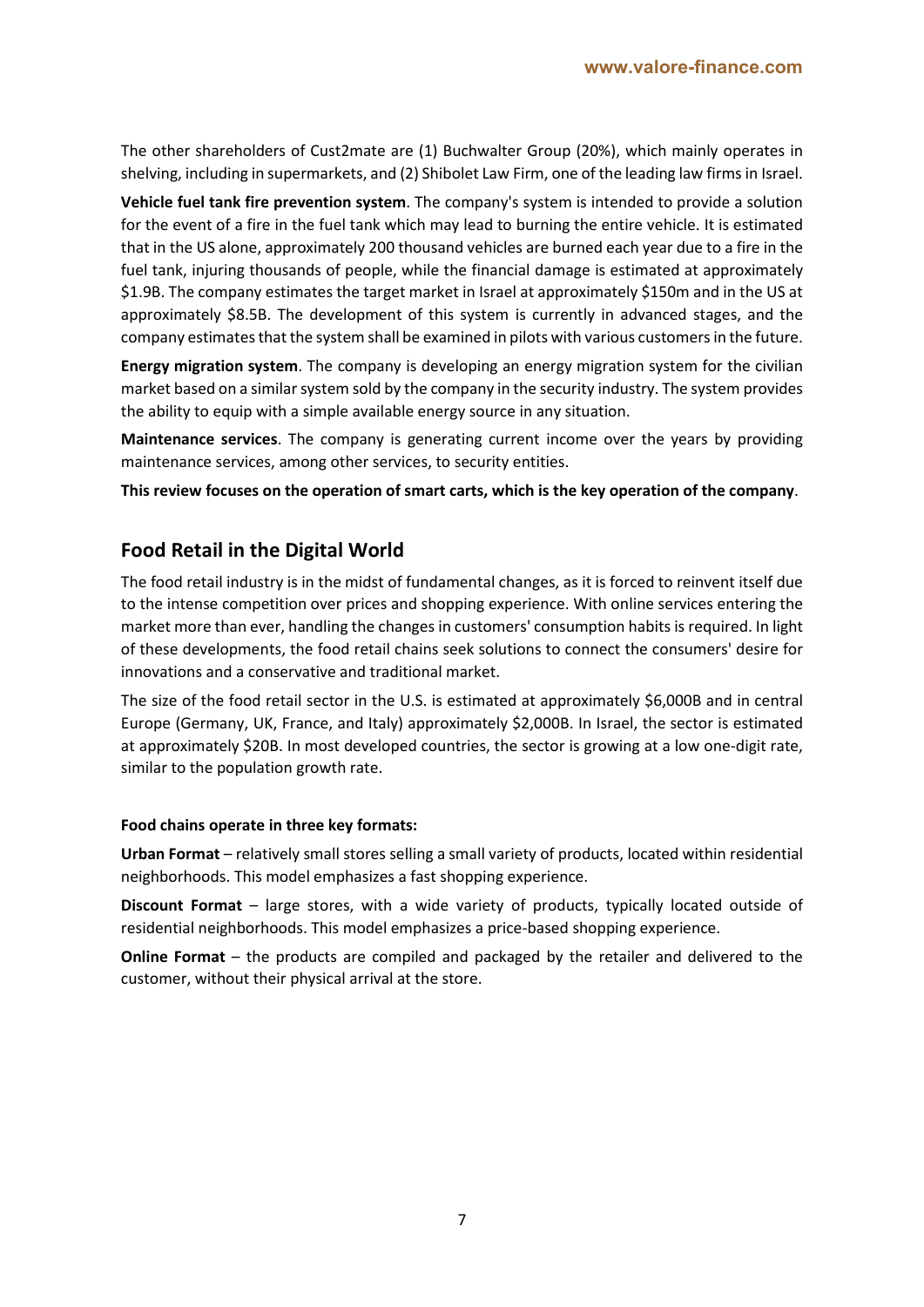

#### **Development of Physical Stores**



Source: Market Surveys

As of the end of 2021, approximately 42 thousand food retail stores operate in the U.S., while despite the growth in online sales, approximately 400 new stores were added, reflecting approximately 1% growth. Over the past five years (since 2016), the average annual growth was slightly lower, at approximately 0.6% per annum.

#### **Walmart as a Case Study**

Walmark is the largest food retail company in the industry, with thousands of stores worldwide, the main activity thereof is in the U.S.



#### **Figure 4: Walmart - Number of Stores in the U.S.**

Source: Market Surveys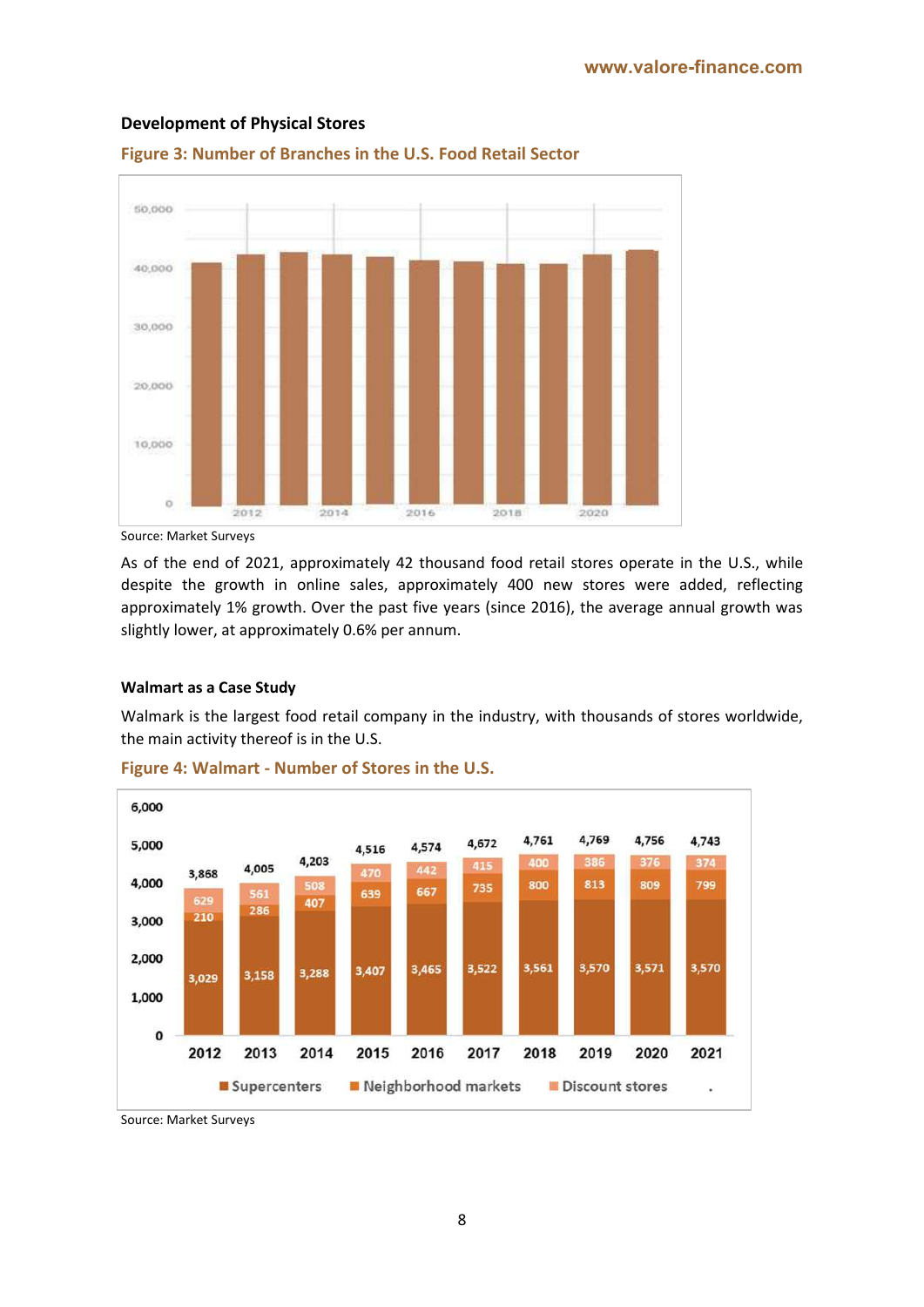Since 2015, the chain's branches are growing at a rate of 0.8%, similar to the general growth rate of stores in the U.S. However, when segmenting the Discount Format (discount stores and supercenters) against the Urban Format (neighborhood markets), the significant surplus growth of the Urban Format is prominent, at an average growth rate of 3.8% per annum, as compared with an annual average growth rate of just approximately 0.3% in the Discount Format. It shall be noted that the positive growth in the number of branches is not trivial while at the same time, the online activity in Walmart reached a span of approximately 10% of sales in 2021, and as aforesaid, Walmart still continues to expand physically as well.

#### **Covid-19 Impact on the Sector**

In light of restrictions implemented during the Covid outburst, which mainly focused on preventing crowds (shutting down food courts and restaurants), social distancing, and maintaining higher levels of hygiene. A new reality emerged, including increased demand for toiletries and food products by the consumers, which were provided throughout most of the pandemic mainly by the food retail chains.

In addition, in light of the restriction of citizens' mobility and the emphasis on social distancing, significant growth in online sales occurred during the crisis. In Europe, online sales increased by 55%, as compared with an increase of approximately 10% in 2019. In comparison, sales in physical branches increased by just 6% on average. The market share of the Online Format varies from country to country in Europe, but is at approximately 10% on average.



#### **Figure 5: Use of Online Sales Format in European Countries (%)**

Source: Market Research

Similarly to Europe, the U.S. also recorded a sharp increase in the Online Sale Format, which grew by approximately 50% to a market share of approximately 10% of all sales made by the food chain.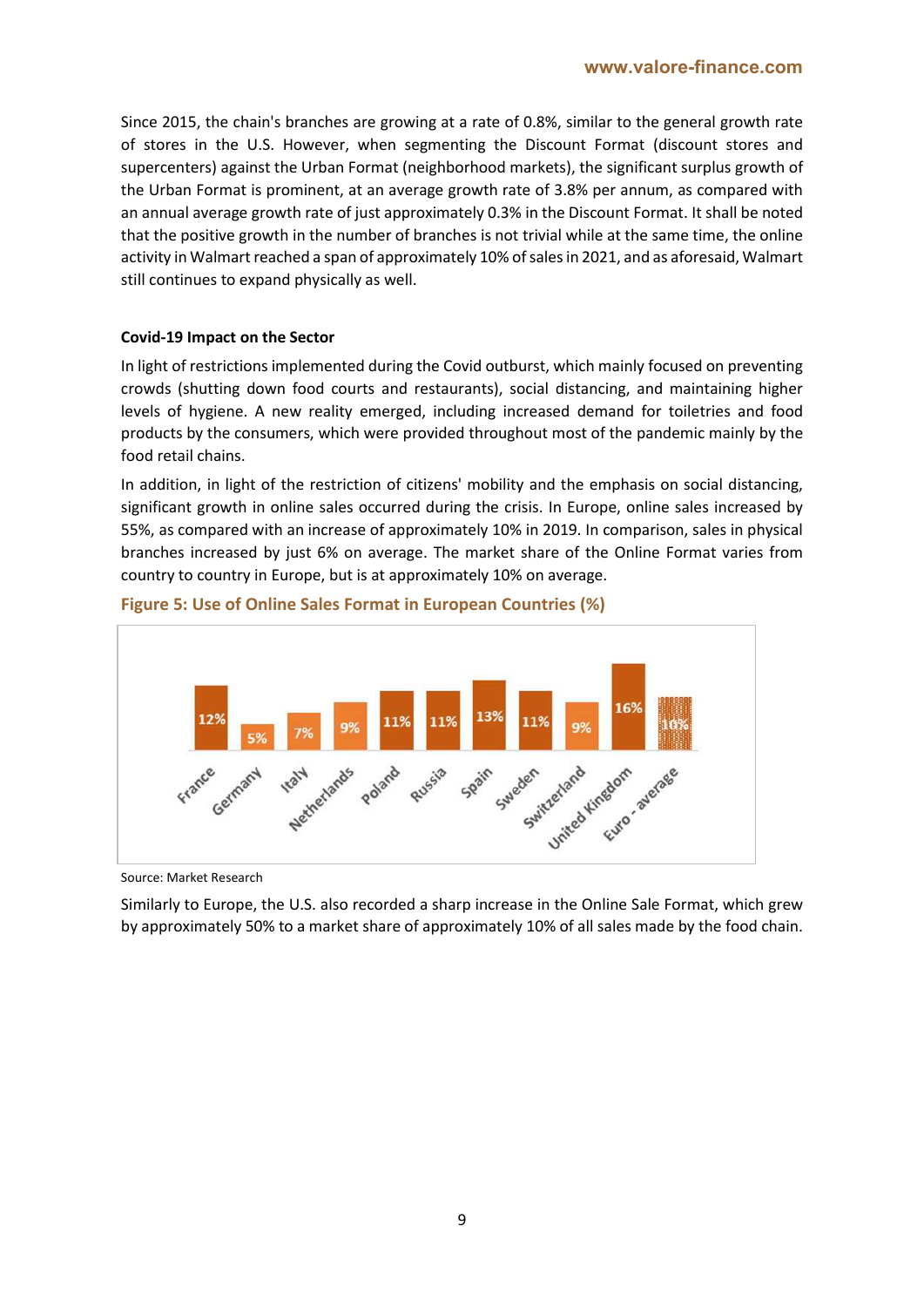

**Figure 6: Growth of Online Sales Format in the U.S. – Actual and Forecasted**

Source: Market Research

The Online Format is expected to double by the end of 2025, reflecting a ~15% CAGR, significantly higher than the market's expected low one-digit growth. **However, market research calls for 80% of the food retail sales to remain on the physical sales floor. Assessing the glass ceiling of the Online Format is difficult at this point, however it seems physical sales will still constitute the vast majority of total salesin the foreseeable future (next 5 years)**. Further support for the thesis is the relatively slow entry of retail giants to the online channel. Amazon, AliExpress, and other retail chains, are facing significant challenges in the online food retail sector, compared with the fashion and electronics sectors, in which online sales materially dominate the sector.

Moreover, **market research indicates that even at the peak of the pandemic in the U.S., approximately 85% of the sales were still made in physical stores**. Why would consumers continue to shop physically even at the peak of the pandemic? According to Professor Fabio Parasecoli, an expert in nutrition and food studies, the physical experience generates excitement and satisfaction for the consumers which does not translate to online sales, such as the smell and touch of food products. **In addition, as presented on figure 7, implementing technological solutions by the food chains may significantly decrease the rate at which consumers transition to online sales.**



**Figure 7: Consumers Intending to Return to Physical Stores Following Technological Improvements in Branches**

Source: Market Research

**In conclusion, unlike popular opinion and despite significant growth in the online format, the legacy physical format of sales in the food chains is expected to continue to dominate**. The future would probably include a multi-format shopping mixture, that is, customers with a high level of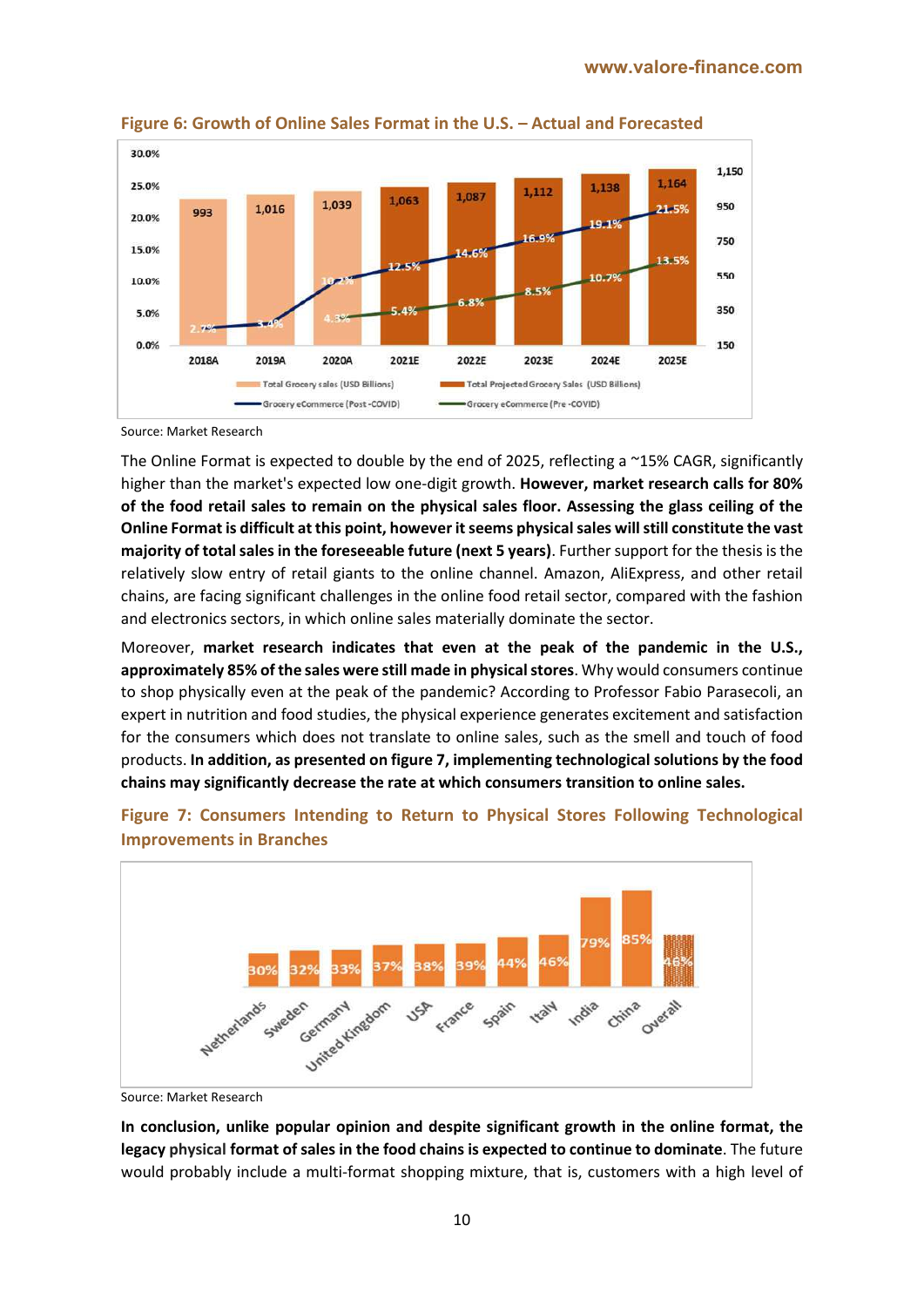loyalty to one food chain, who combine physical and online shopping, depending on the type of products, shopping circumstances, and specific required needs.

### **Entry of Technologies into Physical Retail Market**

In recent years, food retail chains are gradually adopting technologies in the physical stores, to create a quick modern shopping experience, which compete indirectly with the Online Format, often their advantages. At the same time, studies show that the main reason for losing customers is a negative shopping experience, even more than losing customers due to price sensitivity.

60% 48% 40% Long queues for payment Produts are out of stock Difficulties in locating Not being able to find a Lack of product information checkout when I visit the store products in the store when I select products store associate to help me

**Figure 8: Five Key Reasons for a Negative Shopping Experience** 

Studies further indicate that the main reason for a negative shopping experience is a "long wait for payment", significantly more than other reasons (product shortage, lack of information, etc.).

One study indicates that in 2020, the food retail chains have invested approximately \$3B in new technologies, and within 7 years, the extent of such investment is expected to increase to approximately \$24B (average annual growth of approximately 30%).



#### **Figure 9: Food Retail Fields Consisting of the Majority of Technological Solutions**

Source: Market Research

The graph above shows that most of the technological solutions are focused on the shopping experience and quality control, and less on the fields of fraud and pricing.

#### **Technological Solutions Common in Food Chains**

**Self-service cashiers** exist since the early 1990s in the U.S., and later globally. The customer using this service is required to independently scan the products at the end of their shopping. The obvious advantages of this service are reducing the time that the customer waits in line for a manned cashier and not depending on the physical cashier, an element that somewhat improves the positive

Source: Market Research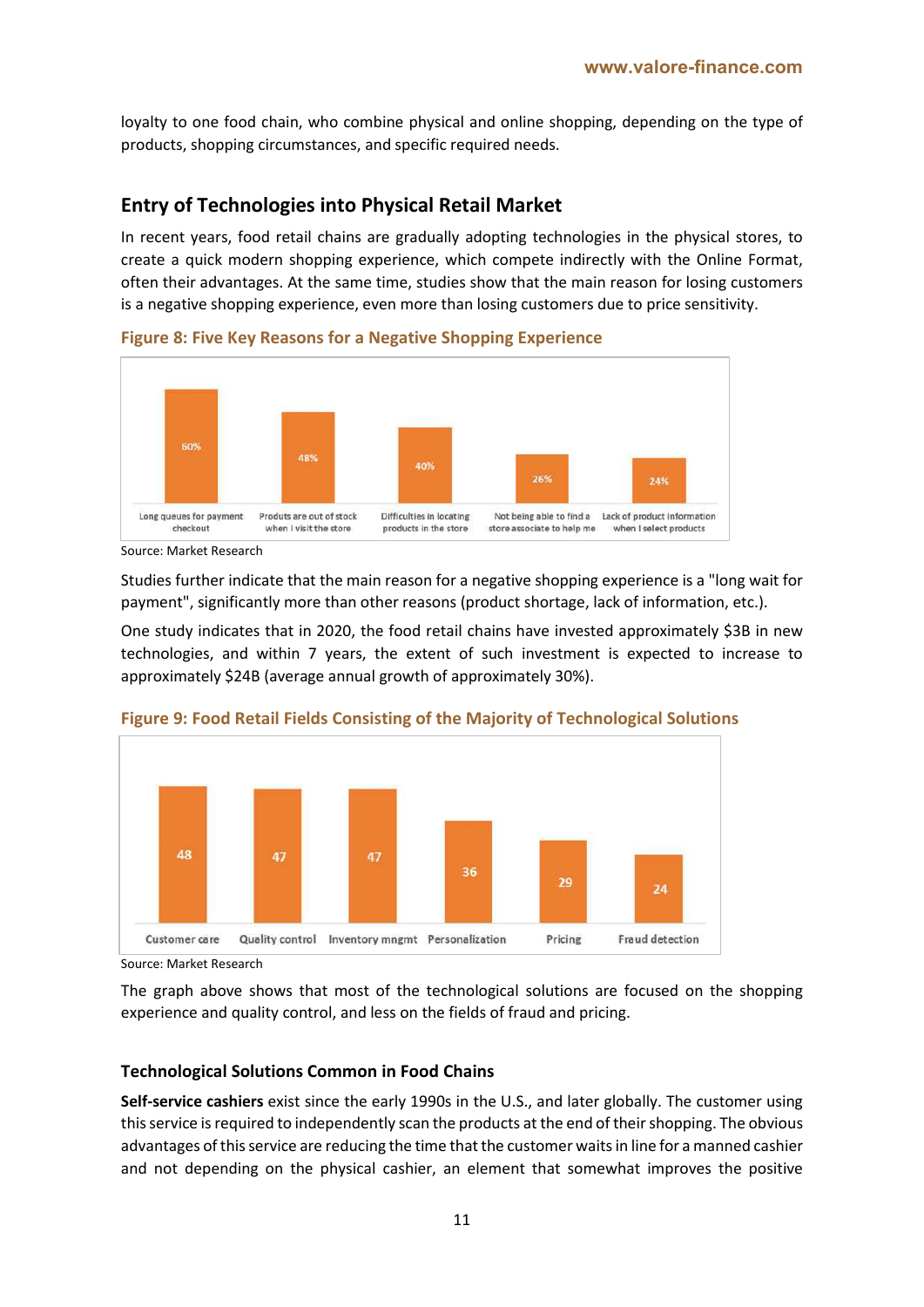shopping experience. However, the main disadvantages are that the customer is required to scan all the products at the end of their shopping, and errors or frauds made by the customers become more probable. The cost of this service to the food chain is relatively low and non-recurrent. The advantage for the retailer is significant savings on personnel costs over time.

**Network of cameras and sensors in branches**. This technology is mostly installed in Amazon Go stores. The technology is based on artificial intelligence and the installation of dozens of cameras around the store. To exercise this technology, an advanced IoT-based technological infrastructure is required. This technology is considered highly pricey (dozens of millions of dollars per branch). Thus, it is currently only applied in very small stores, and is not suitable – both technologically and cost-wise – for large branches with many products.

**Smart Carts**. Shopping carts combining artificial intelligence and the ability to immediately identify products and even measure their weight (if relevant) onto the cart itself. Also, the cart includes an analytical system referring the customer to attractive sales and products, and at the end of the shopping enables customers to pay with a credit card, an element that makes waiting in line for the cashier obsolete.



#### **Figure 10: Cost vs. Shopping Experience**

Source: Valore Research

A self-service cashier is in fact a middle-ground solution, between the manned cashier and the situation in which the customer is totally self-reliant. It does not answer the challenge of waiting in line, pulling the products out of the cart, and returning them. The advantages of the self-service cashier are first and foremost saving costs for the retailer, with regard to both manpower and smaller cashier area, while the advantage for the customer is a shorter line, but not avoiding the line altogether. Additionally, the amount of errors and frauds made by the customer at self-service cashiers are considered to be relatively high.

Although the solution of installing a network of cameras in branches indeed upgrades the shopping experience, it comes with a price tag that is unproportionally high for this sector. In addition, this technology cannot currently address a large number of products spread over large spaces, since it is required to monitor all buyers and accurately identify all products at the same time. The high cost level and the technological immaturity associated with this solution may be further indicated by the slow rate of expansion of Amazon Go branches, which opened its first branch in 2018 and the expansion rate should have led to including thousands of branches after three years, while so far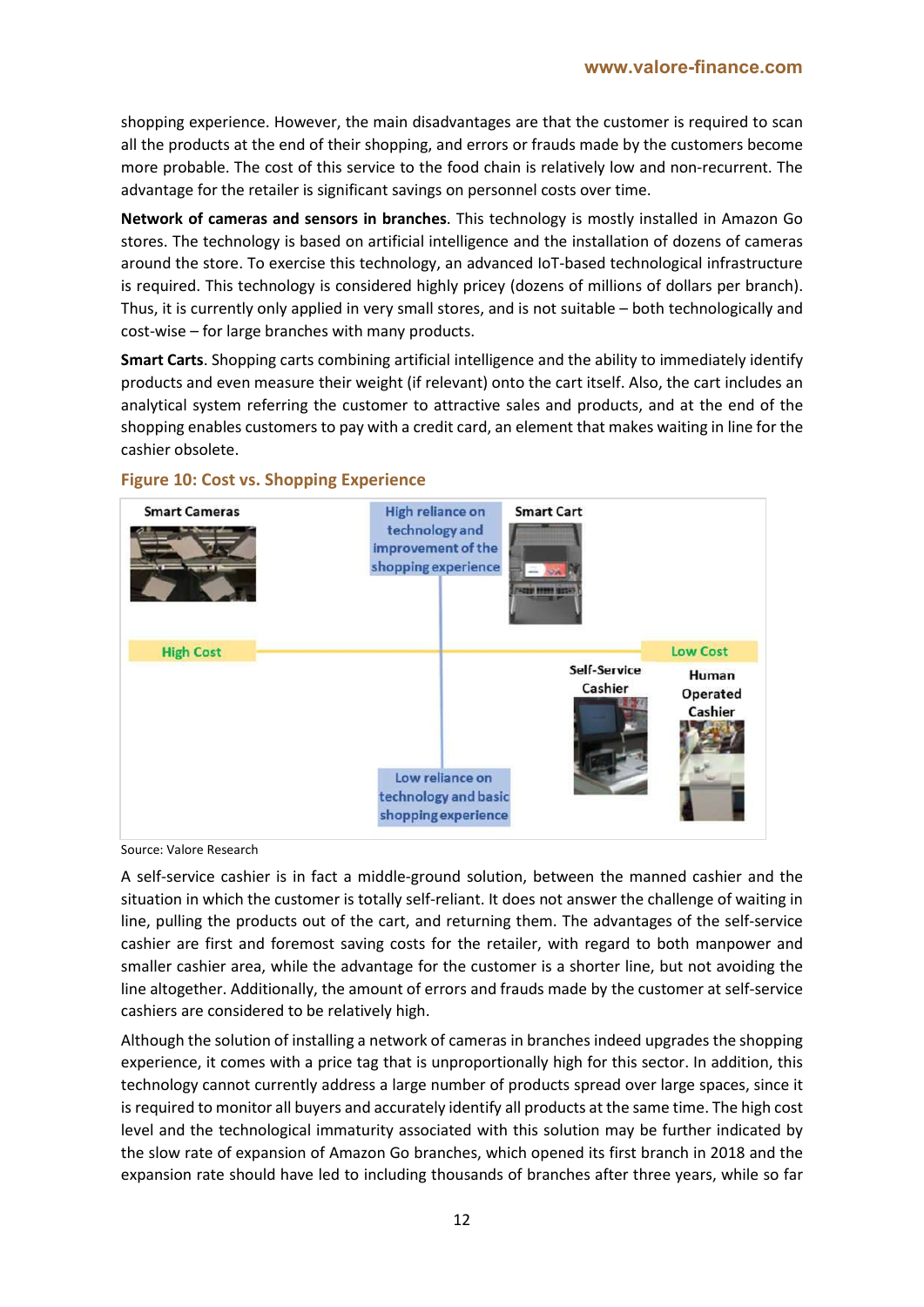only approximately 30 branches based on this technology were opened. **Apparently, among the currently available products, the Smart Cart solution is in the optimal position of both upgrading the shopping experience of the consumer and providing the retailer with a fast return on investment**.

**In conclusion – in the next few years, the food retailers are expected to implement a technological solution that shall improve the customer's experience on the one hand and reduce operational costs on the other hand. The Smart Cart has significant advantages over other solutions, and is expected to take the better share in the market as the primary solution in the customers' interface.** 

### **Reducing Dependence on Human Capital**

The most substantial operational expense in food retail chains is wages (wage expenses typically constitute approximately 50% of total operational expenses). Furthermore, food retail chains are labor intensive companies, which typically suffer from an ongoing shortage of employees and face significant challenges with regard to the recruitment and long-term preservation of employees.



**Figure 11: Vacant Positions (in thousands) in the U.S. Food Retail Sector**

Covid-19 created a high demand by the consumer for the food retail chains, which, in turn, were required to operate for extraordinarily long hours with a larger number of employees. In 2021, the demand of the food retail chains for employees increased to an all-time high number of vacant positions (approximately 50% growth in the number of positions since 2020).

**As the aforesaid shortage continues and deepens, the motivation of food retail chains to implement technology to replace human capital, specifically smart carts which make the manned cashier obsolete, shall probably increase.**

Source: The U.S. Bureau of Labor Statistics<sup>1</sup>

The bureau published the data of vacant positions in all of the retail sector; therefore, the calculation was made based on a similar ratio to that of the number of currently occupied positions in the food retail sector out of the entire retail sector.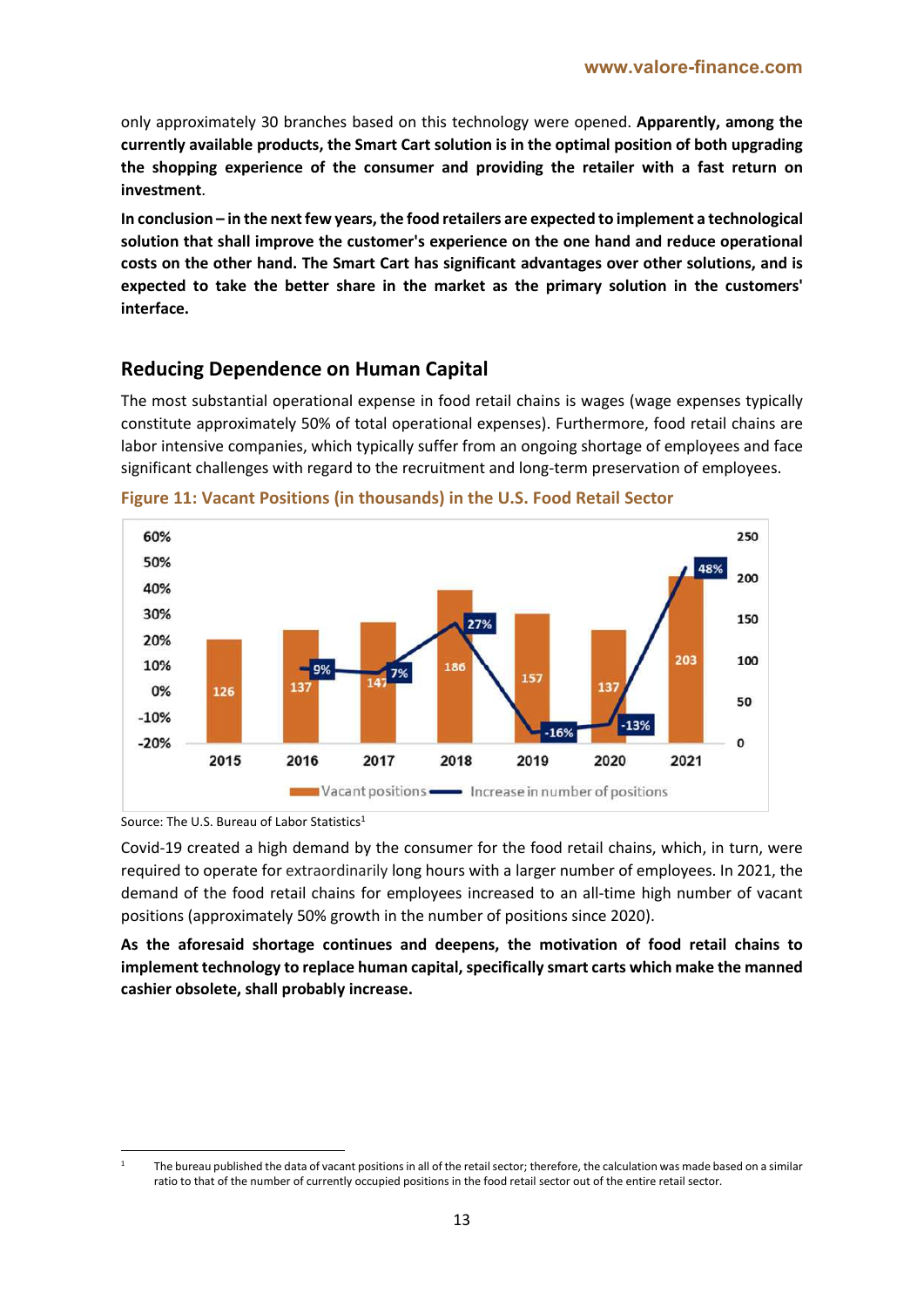

**Figure 12: Number of Employees (in thousands) in the U.S. Food Retail Sector**

Source: The U.S. Bureau of Labor Statistics2

Figure 12 shows that in recent years, the number of employees in the field hardly changes, but the number of vacant positions, as aforesaid, is at an all-time high.

## **Target Market for Smart Carts**

Market research indicates that the smart carts sector is expected to grow by ~27.7% CAGR until 2026, and reaching \$4.0B, compared to \$1.0B in 2021.

Same data further show that the global market of regular shopping carts is estimated at \$800B, and with expected 7 year CAGR of 0.9% to \$850B. Thus reflecting the smart cart market share at less than 1% of the total global cart's market. We note that the lecgacy cart market in the U.S. alone is estimated at approximately \$200B.

Two main trends may impact the positive development of the smart cart market:

- i. Increasing preference of consumers for self-service cashiers over manned cashiers.
- ii. Widespread implementation of IoT-based technological instruments.



Source: Market Research

**In conclusion, the smart cart market is expected to rapidly grow over the next few years, as a result of the following trends:**

The bureau published the data of vacant positions in all of the retail sector; therefore, the calculation was made based on a similar ratio to that of the number of currently occupied positions in the food retail sector out of the entire retail sector.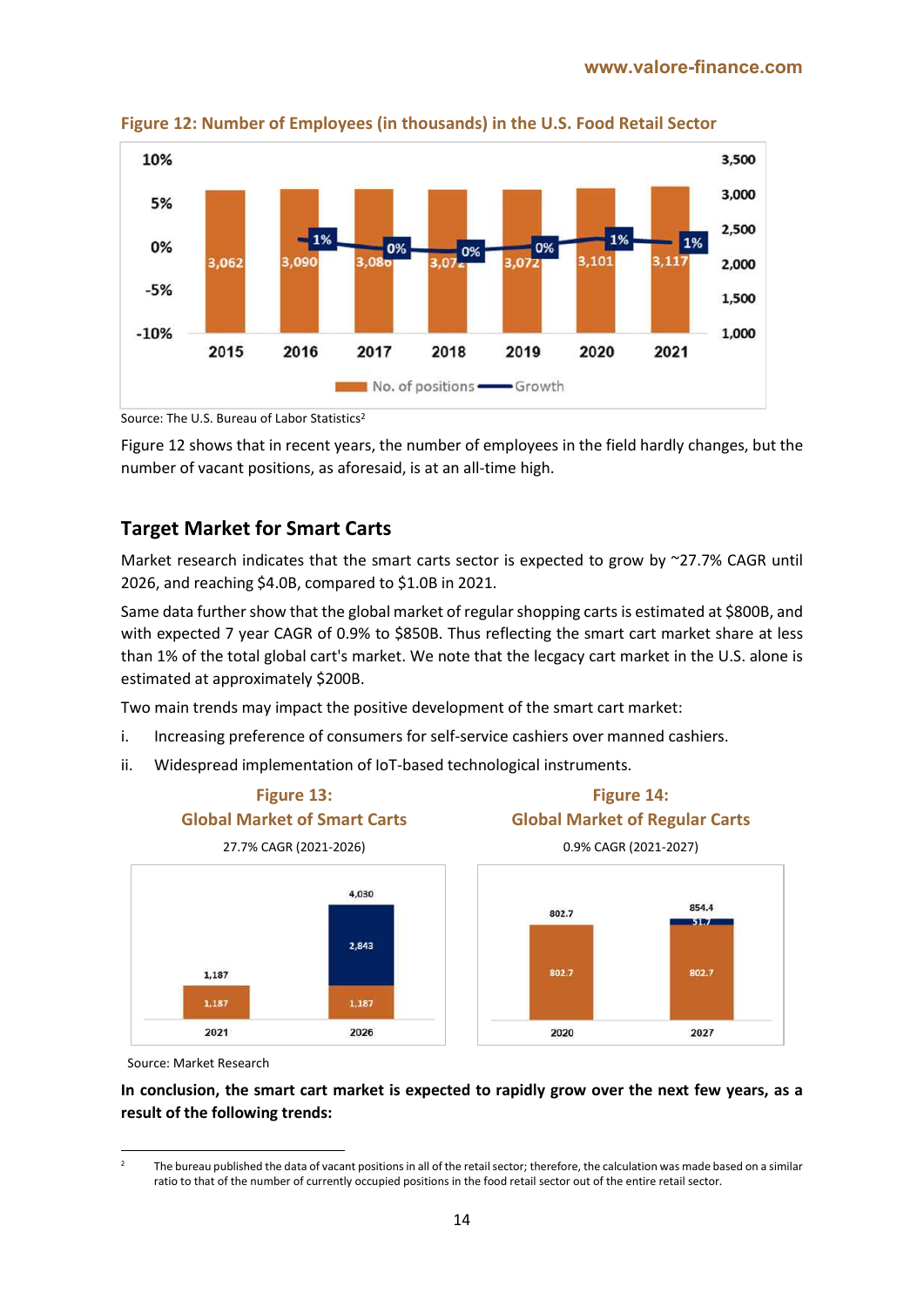- **Desire to reduce the dependence on human capital**. Food retail chains are labor intensive employers, while the job characteristics and low wages in the sector present challenges with regard to the recruitment and long-term preservation of employees. Since the use of smart carts makes the positions of many employees obsolete, retail companies are expected to be highly motivated to implement it.
- **Rapid return on investment**. Assuming that the use of smart carts shall reduce a non-negligent number of jobs, as well as save expensive sales space in the cashiers' region, the cart purchase model reflects a highly rapid return on investment, in less than one year, and the financial interest is obvious.
- **Ever better financial capability**. The macro-economic environment is highly positive for food chains following the Covid crisis, and has created high cash balances in companies and the ability to invest material cash flow in technological developments.
- **Alternative to online consumption**. The growth trend of online sales market share, as of today, is less of an economic benefit for companies, since the operational profitability in this activity is very low. Therefore, the chains are seeking a technological solution to improve the shopping experience within physical stores, while wishing to slow down the trend of transitioning to online consumption.

## **The Market of Self-Service Cashiers – Real Indication of Growth Potential**

**Self-service cashiers are, on the one hand, an additional competitor, but on the other hand reflect most reliably the potential of the smart cart market and the growth potential of this market**, since the solution of the self-service cashiers for payment and waiting in line actually constitute a partial solution to the same challenge that the smart carts are intended to solve: shortening the buyer's stay on the one hand, while on the other hand saving manpower and space for the retailer. Therefore, the widespread implementation of the self-service cashiers in food chains worldwide reflects the great market potential of the smart carts.

In fact, the smart carts are expected to make the self-service cashiers substantially obsolete. However, these cashiers shall continue to be used by buyers of a few items, that prefer to buy using these cashiers and not take any cart at all, as is happening today.

The self-service cashiers market is estimated at approximately \$3.5B as of 2020, after growing by approximately 25% during 2020. During the said year, approximately 180 thousand self-service cashiers were installed in chains worldwide. This market is expected to grow by an average rate of 11% over the next few years and amount to approximately \$6.5B by 2027.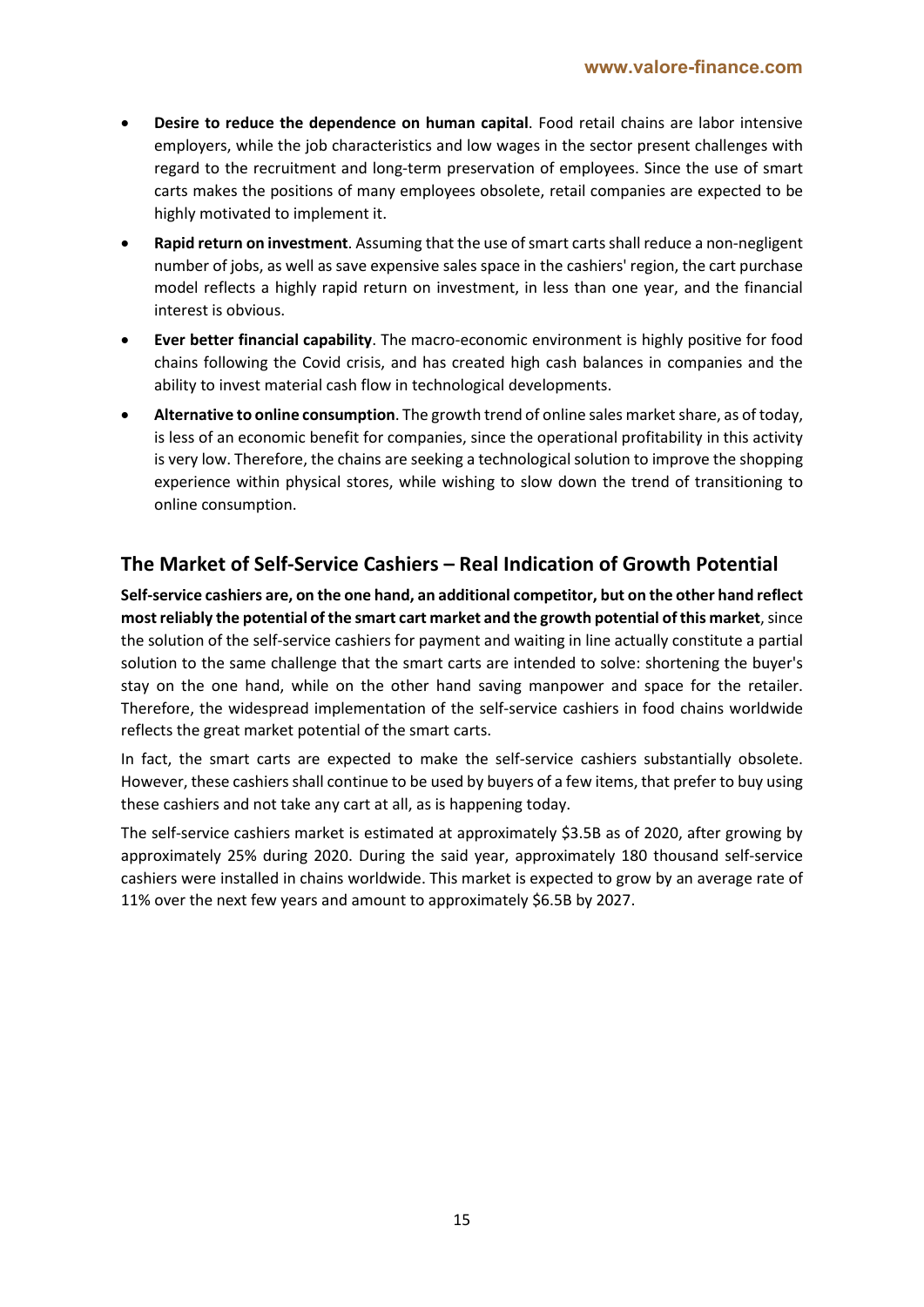

# **Figure 15: The Market of Self-Service Cashiers (systems and professional services breakdown)**

Source: Market Research

#### **Figure 16: Data from a Survey on Self-Service Cashiers**



Source: Market Research

#### **Two main conclusions may be drawn from the survey presented above with regard to the use of self-service cashiers:**

- A. A significant percentage of the consumers (approximately 50%) regularly use the self-service cashiers.
- B. Approximately 50% of the consumers would prefer to shop in a food chain operating selfservice cashiers than one operating only manned cashiers.

It is estimated that after several years of experience with the consumers with self-service cashiers, the implementation of the smart cart technology shall take place very rapidly. In addition, we expect that, similarly to the advantage provided by the self-service cashiers, the smart carts will also provide a material competitive advantage for the food chains using them, until such carts will be widely implemented in most stores in the same region.

**Given the foregoing, the increasing use of self-service cashiers by consumers and the preference thereof by consumers reflect the great potential of implementing the smart cart solution and the expected high increase in the use thereof.**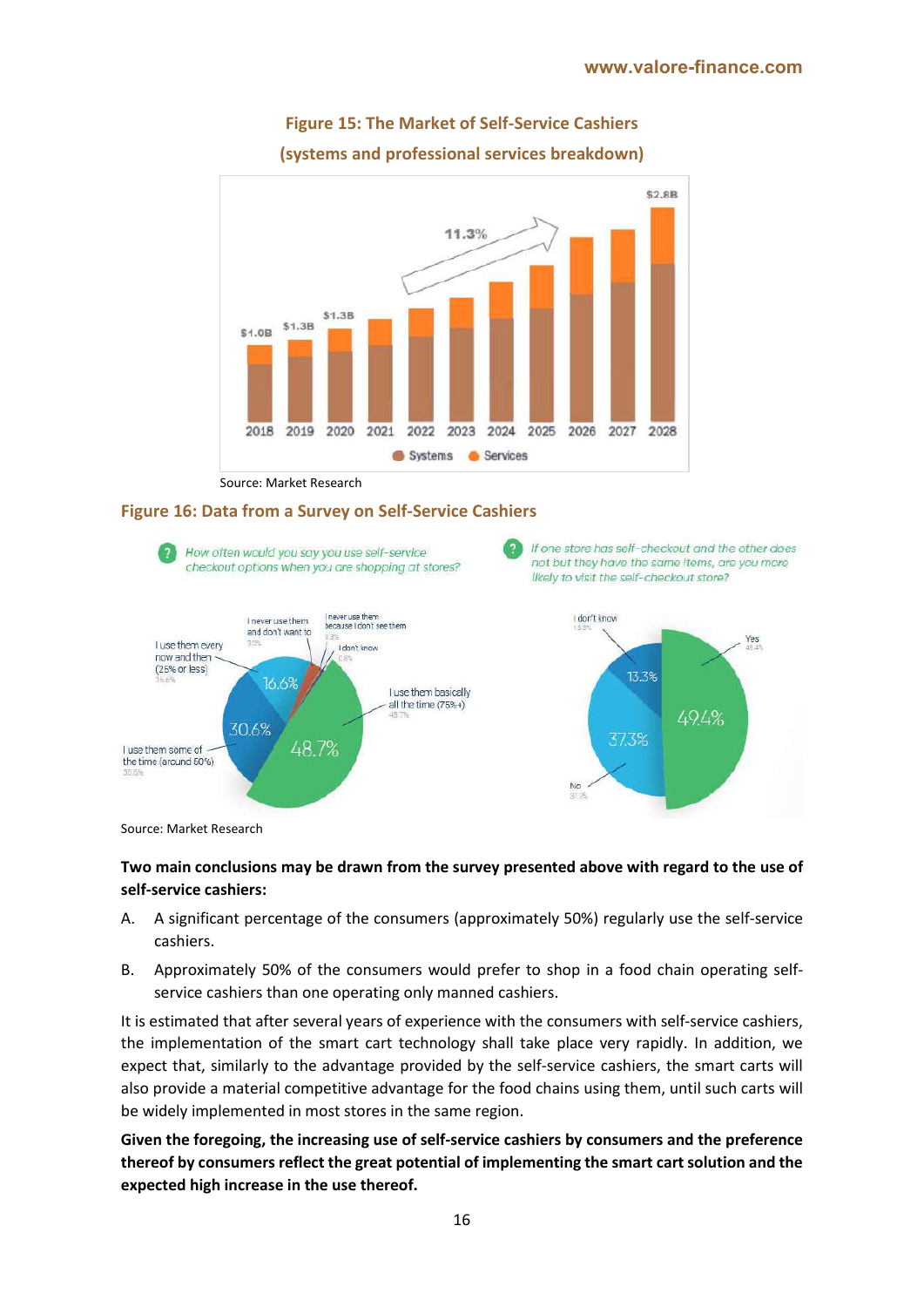# **Cust2mate's Smart Cart**

#### **Figure 17: Key Characteristics of the Company's Smart Cart**



Source: A2Z, Valore Research

**The company views the smart cart product created thereby a holistic solution that generates advantages for both the retailer and the consumer in the store, and even for the supplier.**

#### **Figure 18: Advantages of the Company's Smart Cart**

| <b>Retailer</b> |                                         | <b>Consumer</b> |                                            |  | <b>Supplier</b>                   |  |  |
|-----------------|-----------------------------------------|-----------------|--------------------------------------------|--|-----------------------------------|--|--|
|                 | Reducing dependence on<br>human capital |                 | Saving time in line for<br>payment         |  | Products' sales<br>promotion      |  |  |
|                 | Making physical cashiers<br>obsolete    |                 | Referring to "smart"<br>shopping and sales |  | Big data analysis<br>and deriving |  |  |
|                 | Managing inventory                      |                 | Navigating to required                     |  | insights                          |  |  |
|                 | Generating analytical insights          |                 | products                                   |  |                                   |  |  |

Source: Valore Research

**The company estimates that its precedence in the market and its use of mature technology shall help the company quickly implement its solution in various markets worldwide.**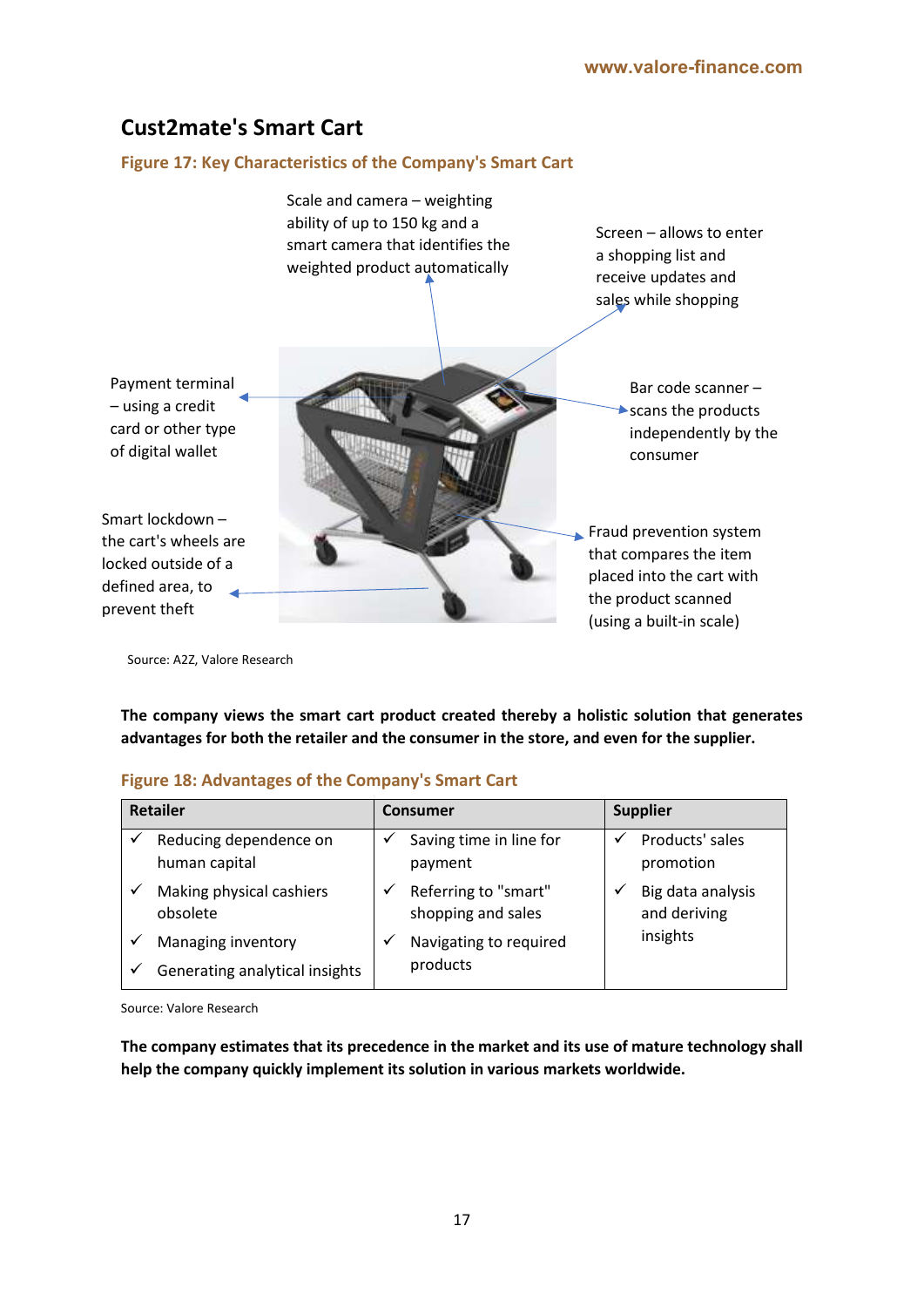### **The Smart Cart as a Platform**

As part of the company's vision, A2Z estimates that the data analysis and advertising market shall represent two key growth engines for the company. The ability to provide the retailer with a comprehensive insight into the consumers' consumption habits, while also enabling targeted advertisements of the suppliers, may lead these fields to the core of the company's business operation. In other words, the carts may be used as a platform and thus provided to retailers at cost prices, and maybe even for free in the future, *i.e.*, without any initial payments, while the company profits from advertising agreements with suppliers and the sale of data to retailers.

**Advertising**. The ability to offer personalized advertising, while the consumer shops, is an ideal combination for suppliers. The company believes that as soon as the early stages of delivering carts to the chains, it would be able to apply commerce agreement with suppliers, mainly due to the expectancy of a high conversion rate between the product advertising and the actual purchase by the consumer.

**Big Data**. The use of smart carts is expected to provide the food chain with many insights regarding the consumption habits of the customers, and mainly deepen the issue of personalization for the consumer. Currently, many companies are operating in the field of data analysis in food chains, but the data collected actually during shopping create a much higher resolution with regard to what the consumers want, and are expected to serve the food retail chain in enhancing the shopping experience.

**Digital Wallet**. The combination of financial aspects and the use of smart carts would be very natural for consumers, continuing the technological experience while purchasing the products even in the final stage of payment. As of now, the company is already negotiating with digital wallet companies to cooperate therewith. We estimate that agreement with such companies shall be based on sharing the revenues from clearing fees.

Note that each of these markets – advertising, big data, and digital wallet – involve huge target markets of tens of billions of dollars. **A2Z estimates that meeting the company's production and roll-out targets of tens of thousands of carts per year, will increase the chances of success in these fields would grow substantially**.

### **Competitive Landscape**

We note there are 10-20 companies currently operating in the smart carts and/or alternative technological solutions market. Many of them are start-up companies, but there are also developments of industry bellwethers, such as Amazon. Moreover, the technological requirements for creating a smart cart are apparently high, but can be copied with minor adaptations, so additional companies are likely to enter the market in the future based on the currently available developments.

The prominent direct competitors having a product based on the cart include – Caper Ai, Tracxpoint, WalkOut, Supersmart, Superhii, Shopic, and Amazon Dash Cart.

In addition, there are also indirect competitors relying on sensors and cameras technology, with a regular cart or no cart at all. Among these are: Trigo, Amazon Go, and Standard Cognition. Note that sensors and cameras based solutions are currently appropriate for small stores, convenient stores, and not supermarkets.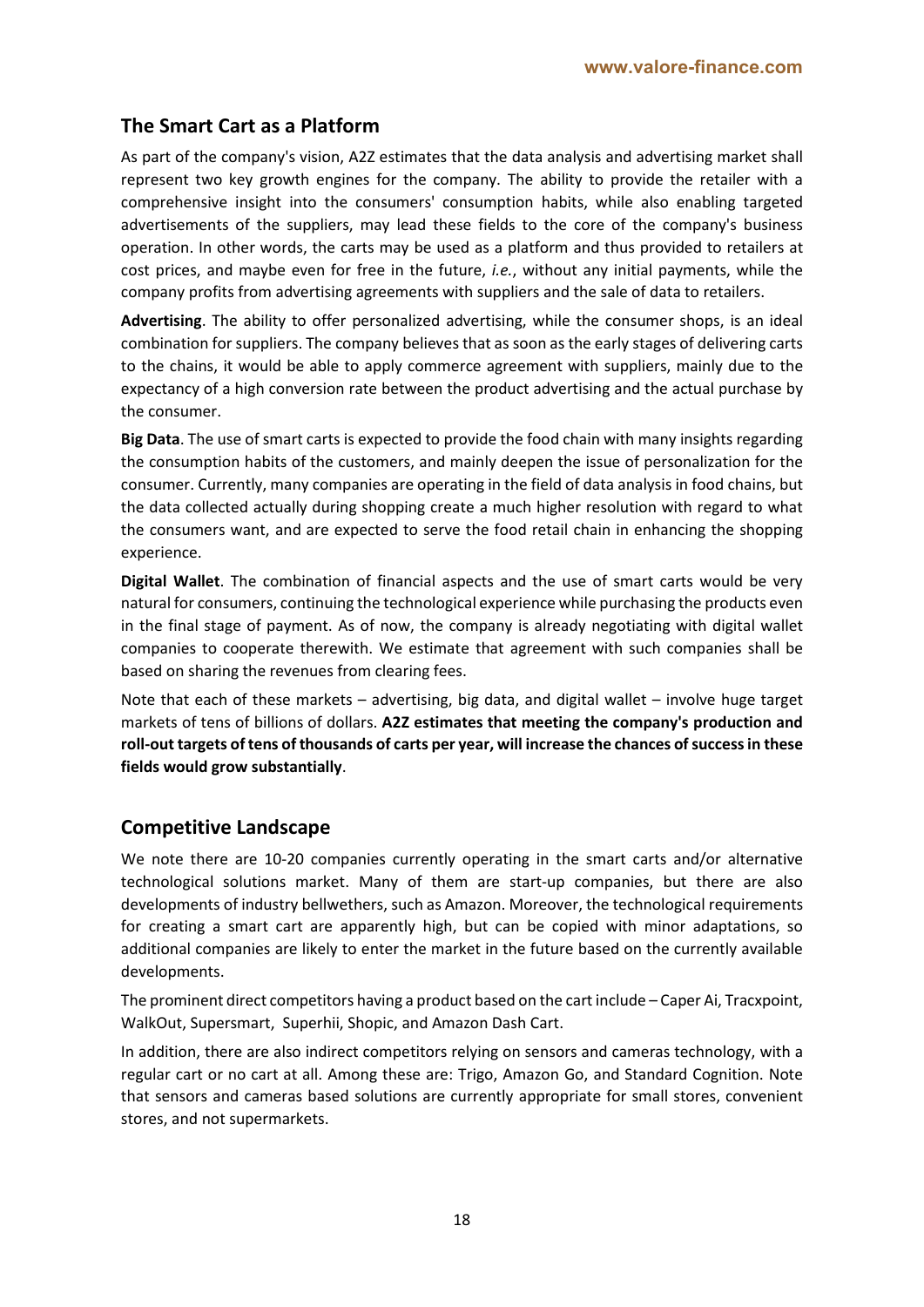**The initial conclusion from the fact that there are many players in this market is that not only does A2Z identify the market potential, but the general approach is that the smart carts are the preferred solution in upcoming years**.

However, there are differences between various competitors in the market for smart carts. The main differences are summarized as follows:

| <b>Solution</b>                  | Technology             | Upsales,<br>Coupons,<br><b>Advertising</b> | Security<br><b>Scale</b> | Built-In<br>Produce<br><b>Scale</b> | <b>In</b><br>Deployment | <b>Fits for</b><br>convenient<br>stores | <b>Fits for</b><br>supermarkets | <b>Fits for</b><br>unpacked<br>food | payment<br>in the<br>cart | <b>Fitted onto</b><br>existing<br>shopping<br>carts |
|----------------------------------|------------------------|--------------------------------------------|--------------------------|-------------------------------------|-------------------------|-----------------------------------------|---------------------------------|-------------------------------------|---------------------------|-----------------------------------------------------|
| Cust2Mate                        | Mobile Self Check Out  |                                            |                          |                                     |                         |                                         |                                 |                                     | √                         | ×                                                   |
| Amazon Dash Cart Computer Vision |                        |                                            |                          | ×                                   |                         |                                         | ×                               | ×                                   |                           | ×                                                   |
| Caper                            | <b>Computer Vision</b> |                                            | v                        | ×                                   | ×                       |                                         |                                 | ×                                   | $\checkmark$              | ×                                                   |
| Superhii                         | Scanning Technology    |                                            |                          | ×                                   | ×                       |                                         |                                 |                                     |                           | ×                                                   |
| Shopic                           | <b>Computer Vision</b> | $\mathbf x$                                | $\mathbf x$              | ×                                   | ×                       |                                         |                                 |                                     | $\mathbf x$               |                                                     |
| <b>SuperSmart</b>                | Scan and go            | $\mathbf x$                                | v                        | ×                                   |                         |                                         |                                 |                                     | $\mathbf x$               |                                                     |
| <b>TracxPoint</b>                | <b>Computer Vision</b> |                                            | ×                        | ×                                   |                         |                                         |                                 |                                     | w                         |                                                     |

#### **Figure 19: Peer Comparison**

Source: Valore Research

As shown on Figure 19, Cust2Mate offers the most comprehensive package of features and abilities of the cart. The company's solution is not an "add-on" device to regular carts, unlike some of the other solutions, such as those of Shopic and SuperSmart. As it requires the purchase of smart carts, Cust2Mate includes numerous distinctive features.

The Computer Vision technology, used by some of the aforesaid companies, is still not complete and is expected to mature in several years. The company notes that when Computer Vision matures and becomes generally available, Cust2Mate is in a position to implement it in a short period, which its expects to add to its acquired experience with loyal customers.

It is important to note that even though the smart cart market continues to attract competition, from various technologies, the nascent state of the market actually positions Cust2Mate at a favourable risk/reward opportunity - Bearing risk but also a relatively high chance of success, given the trends in the market:

- **Huge market amid growth**. As indicated above, the regular cart market amounts to approximately \$800B, and is expected to go through a digital transformation over the next few years, and as a result, grow even further.
- **Highly diversified market**. The market consists of a mixture of thousands of potential customers widely spread geographically, and therefore offers many opportunities to enter the market.
- **Carts – the most relevant solution**. As mentioned, companies are highly motivated to implement technology that improves customers' experience while also reducing expenses, and the understanding that the carts are the best solution attracts notable competition.
- **Competition**. Implementing smart carts is expected to generate a significant advantage for early adopters, while the competing stores in the same geographic region and/or country would have to implement a similar solution in order to remain relevant.

**Therefore, the size of the market and the wide variety of customers, are expected to leave room for several companies, with a clear advantage to the first-to-market solutions. Thus, opposed to the typical case of early-stage companies operating in markets characterized by dynamics of one winner and many losers, which undermine the risk/reward opportunity.**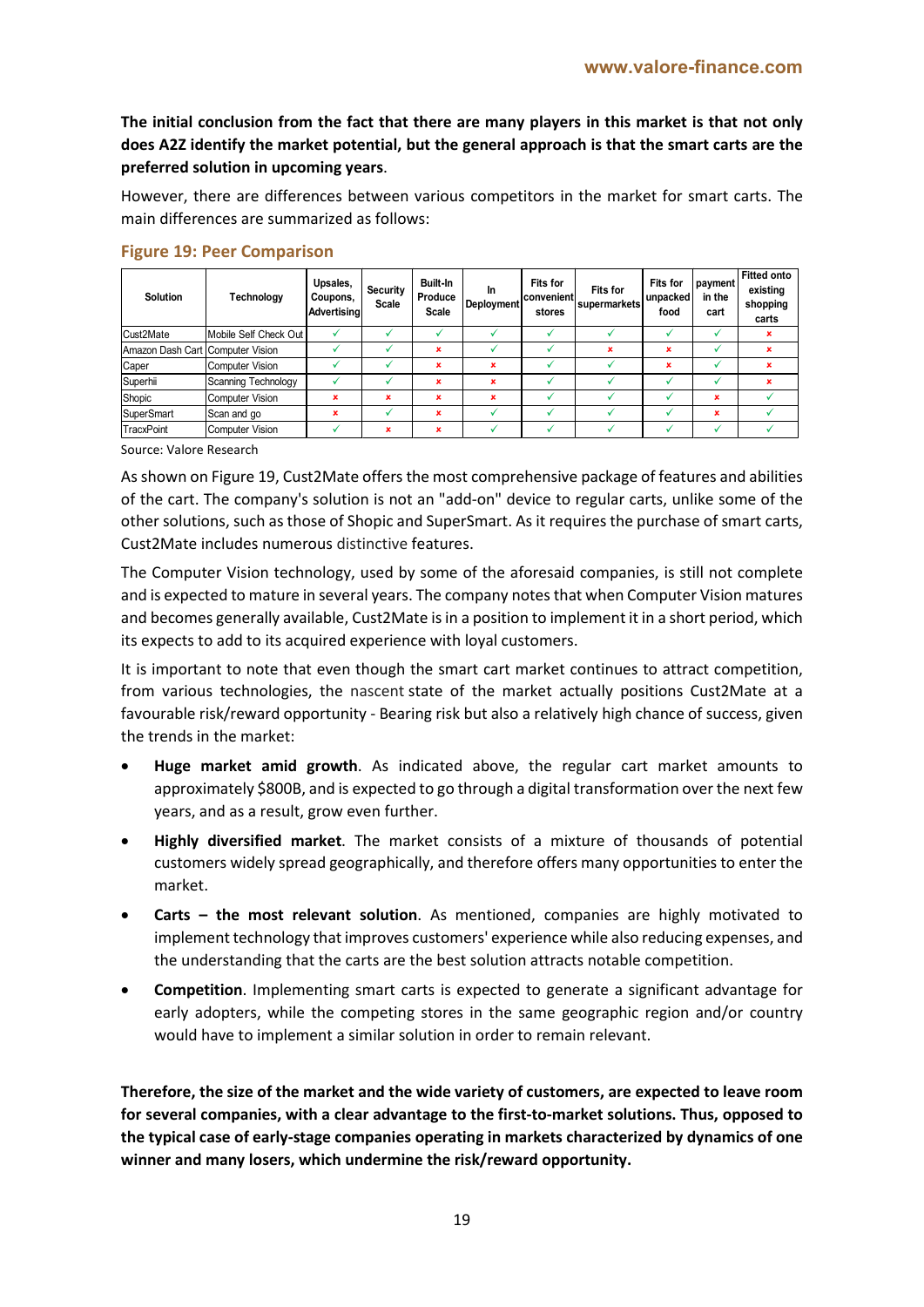# **Cust2mate's Business Model**

The company's strategy is to operate as a SaaS company, such that the customer's payment is executed repeatedly, and not in a one-time payment. Three types of payments to be made by the customer are included in the company's agreements:

- 1. Initial non-recurrent payment \$1,000-2,000 per cart.
- 2. Ongoing subscription while using \$100-200 per cart per month.
- 3. Additional services mainly data and advertising, for an estimated amount of \$30-60 per cart per month.

|                                           | Year one $-$<br>annual income | Following years -<br>annual income |
|-------------------------------------------|-------------------------------|------------------------------------|
| Advance payment (according to \$1,500)    | 1,500                         | -                                  |
| Ongoing subscription (according to \$150) | 1,800                         | 1,800                              |
| Data services (according to \$45)         | 540                           | 540                                |
| Total                                     | 3,840                         | 2,340                              |
| Rate of recurring income                  | 61%                           | 100%                               |

#### **Figure 20: Estimated Income From the Sale of a Smart Cart**

Source: Valore Research

It is noteworthy that the Yochananof transaction (see Figure 22), is not typical of Cust2Mate SaaS strategy going forward. As a strategic enabling account, Cust2Mate agreed to a one-time sale of the smart cart, in addition to relatively low-priced ongoing professional service. The company does not intend to repeat a one-time order in future transactions.

#### **Penetration Strategy**

The food retail chains significantly vary in scale, while in the U.S. the larger chains hold a significant market share (approximately 50%), and accordingly also a similar share of the number of branches in the U.S. The same also applies to Europe.

|                | Chain      | <b>Number of Branches</b> | <b>Center of Operation</b> |
|----------------|------------|---------------------------|----------------------------|
| $\mathbf{1}$   | Carrefour  | 12,300                    | Europe                     |
| $\overline{2}$ | Lidl       | 12,000                    | Europe                     |
| 3              | Walmart    | 11,500                    | U.S.                       |
| 4              | Edeka      | 11,000                    | Europe                     |
| 5              | Aldi       | 10,000                    | Europe                     |
| 6              | Tesco      | 5,000                     | Europe                     |
| 7              | Rewe       | 3,500                     | Europe                     |
| 8              | Kroger     | 2,750                     | U.S.                       |
| 9              | Albertsons | 2,300                     | U.S.                       |
| 10             | Target     | 2,000                     | U.S.                       |
| 11             | Mercadona  | 2,000                     | Europe                     |
| 12             | Phblix     | 1,250                     | U.S.                       |
| 13             | Costco     | 800                       | U.S.                       |
|                | Total      | 76,400                    |                            |

**Figure 21: Large-Scale Food Chains in the U.S. and Europe**

Source: Valore Research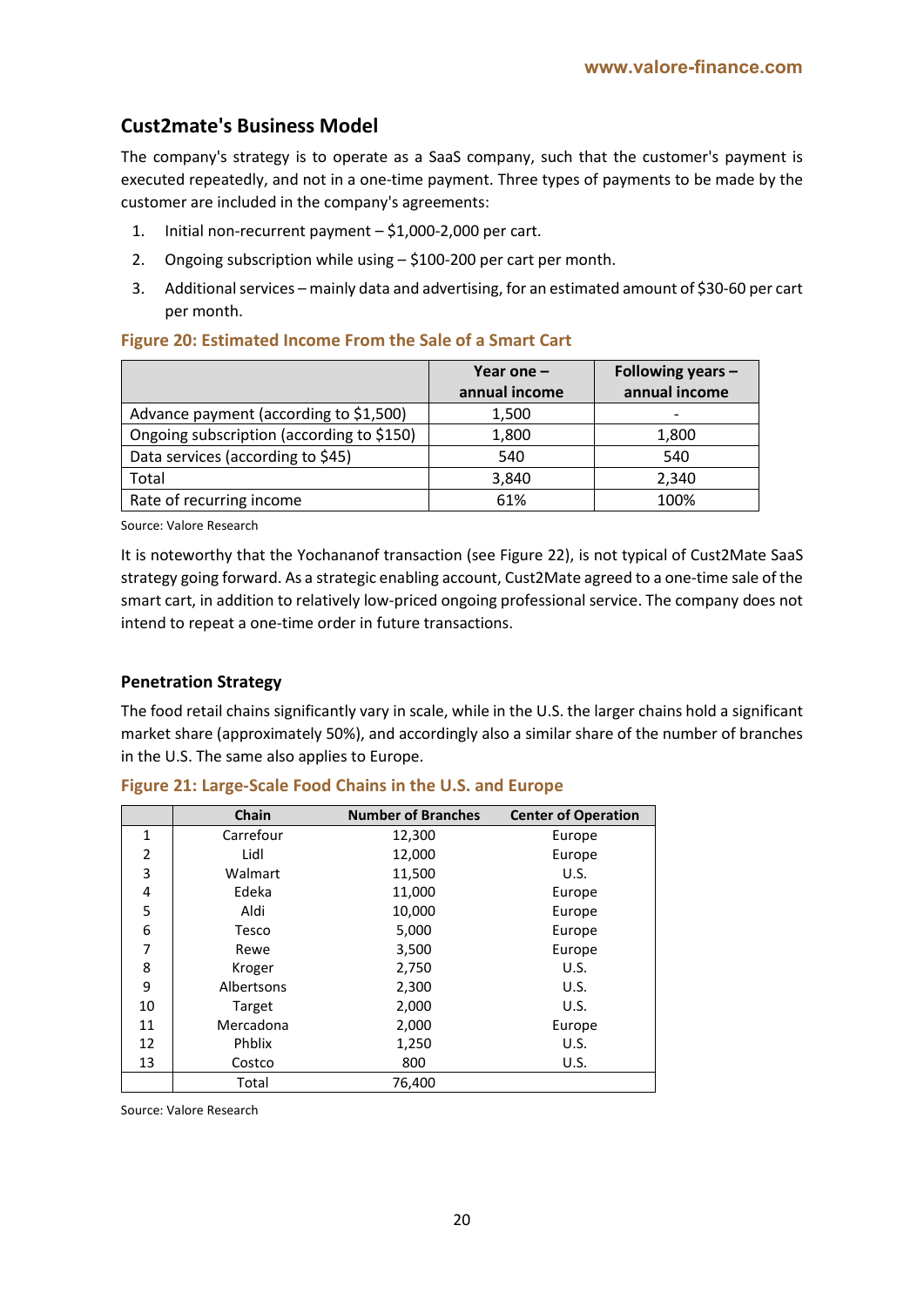Theoretically, a transaction with one of the global Large-Scale chains should enable the company to operate for several years with a significant cash flow – for example, a chain with 10,000 branches under a conservative assumption of 50 smart carts per branch, would lead to a total of 500,000 smart carts worth approx. \$1.0B yearly revenues.

#### **However, in the initial stage, the company chooses to enter the target market through mediumsize chains, for two key reasons:**

- A. **Avoiding exclusivity agreements** pilots with the large retail chains typically required the supplier to sign strict exclusivity agreements, an element that naturally limits the company's rapid spread with other customers.
- **B. Schedules** negotiations and pilots with the large-scale retailers take a long time compared with medium-size chains, potentially undermining Cust2Mate's Time to Market advantage.

**Therefore, as specified above, the company chooses to engage with medium-size chains, and enter large chains in later stages. Thus, assuming success with medium-size chains will leverage the company's competitive edge in later negotiations with large-scale retailers.**

### **Costs Model – Supports the Strategy's Implementation**

In order to meet the challenge of selling the smart carts to hundreds of food chains around the world, with a wide geographic spread in a relatively short time, the company has created several strategic partnerships with local integrators, applying a revenue sharing model which accounts approx. one-third of revenues to the local integrator.

**Thus, the company significantly shortens the time of delivery** gaining access to local chains which are less known or accessible to the general market. It is important to note that with regard to the larger and more known food chains, the company intends to operate directly without any partners or middle-man integrators.

The company estimates that it shall be able to grow rapidly and reach production and delivery of tens of thousands of carts annually, within a time frame of just two years. This scenario derives a forecasted income of more than \$50 million per year by 2023, more than half of which is expected to be recurrent income.

| <b>Chain</b><br>Country |                   | <b>No. of Branches</b>                    | <b>Pilot Study Status</b>                                                                                                        |  |  |
|-------------------------|-------------------|-------------------------------------------|----------------------------------------------------------------------------------------------------------------------------------|--|--|
| Yochananof              | Israel            | 35                                        | Completed successfully.<br>an order was made for 700 carts to<br>supplied in Q1-2022,<br>be<br>and<br>hundreds more are expected |  |  |
| Not published           | Israel            | One of the largest<br>retailers in Israel | Pilot expected to start in early 2022                                                                                            |  |  |
| <b>Morton Williams</b>  | U.S. - New York   | 16                                        | Pilot currently implemented                                                                                                      |  |  |
| Evergreen               | $U.S. - New York$ | 2                                         | Pilot currently implemented                                                                                                      |  |  |
| Chedraui                | Mexico            | 262                                       | Pilot currently implemented                                                                                                      |  |  |

#### **Figure 22: Ongoing Pilots**

Source: A2Z, Valore Research

 **The Yochananof transaction** – after executing a successful pilot with the food retail chain over the past year, an order of 700 smart carts was received, to be provided by the end of the first quarter of 2022. The company estimates that an additional order of the same extent is highly probable, under the assumption that a sufficient minimal amount of smart carts is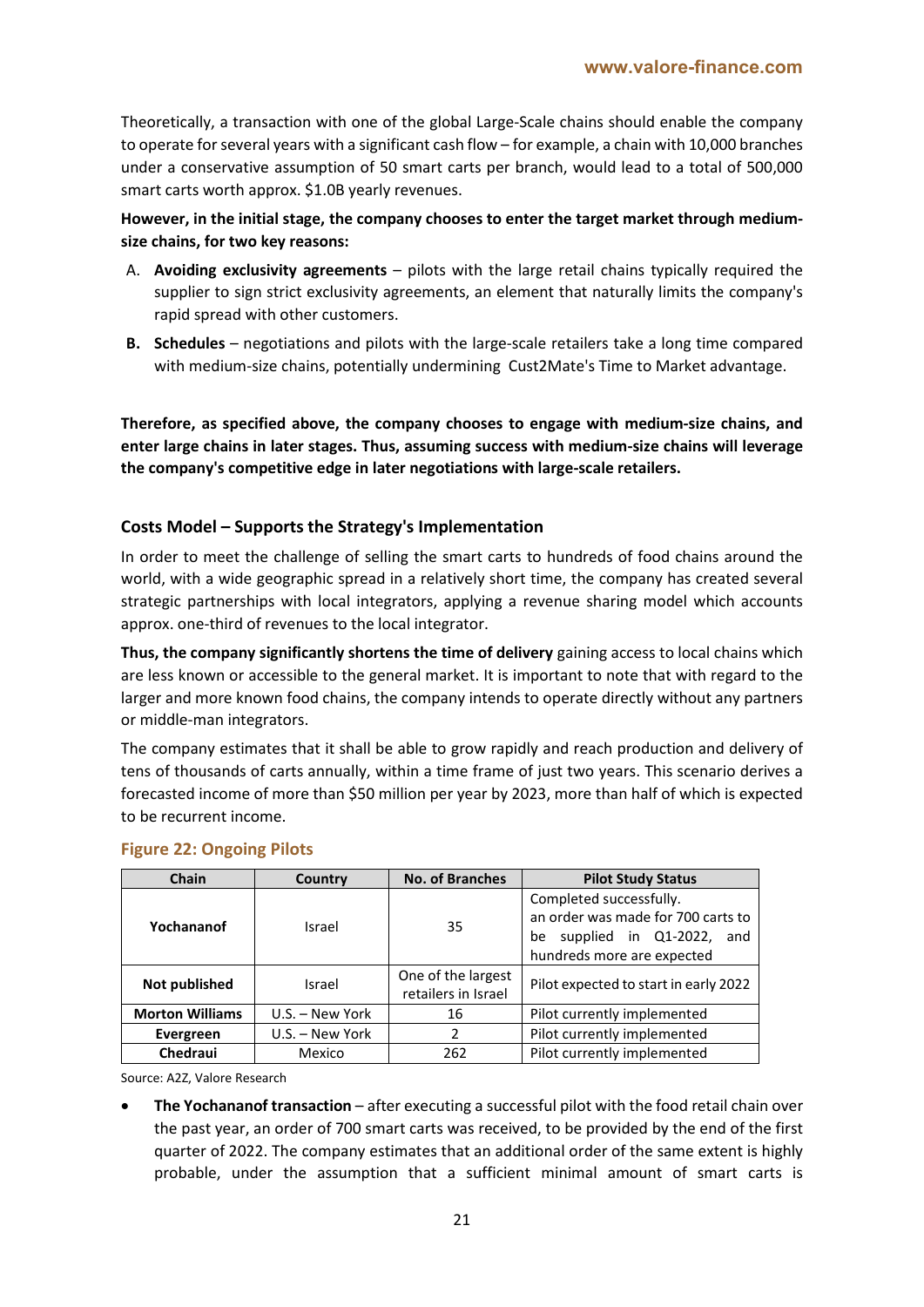approximately 50 smart carts per branch. **The company believes that this is the first transaction in the world reflecting a full deployment of smart carts in a food retail chain**.

- **Additional pilots**  additional pilots are taking place in the U.S. and Mexico. The average expected duration of such a pilot is two months, and the company estimates that the conversion rate of 50% from pilot to execution of a transaction.
- **The company states that it is negotiating further pilos to start in 2022 with additional food retail chains, mainly in Europe.**
- **The company believes that each successful pilot materializing into a transaction shall bring forth additional pilots.**

#### **Development and Production of the Smart Cart**

The development of the first generation of the smart cart was executed relatively fast over just a few years. The company has decades of experience in developing robots for the security industry. Cust2Mate believes the extensive knowledge of robotics represents a relative advantage in complex production processes and operation with large-scale customers. According to the company's vision, a new generation of smart carts shall be developed each year, with the third generation currently under development.

Concurrently with the complex technological development, the company is working to reduce production costs, from the prototype phase to the present \$4,500 per cart. In addition, the company expects to implement further cost efficiencies in the short term, bringing production cost to approx. \$1,500 per cart. We note that according to the company, most of the efficiency process thus far is derived from centralized production by one main supplier.

| Stages in the production   | Producing the cart by one | End goal of mass |
|----------------------------|---------------------------|------------------|
| process                    | main supplier             | production       |
| Year                       | Currently                 | 2024E            |
| Cart production price (\$) | 4.500                     | 1,500-2,000      |

#### **Figure 23: Cust2Mate's Cost Reduction target**

Source: A2Z, Valore Research

The company's revenues from a single cart (net of the local supplier's share of the income), as opposed to production cost under mass production, **derive a return on investment within just 7 months**. Even when accounting for transportation costs and additional costs, the company expects to cover the cost of the cart within less than one year.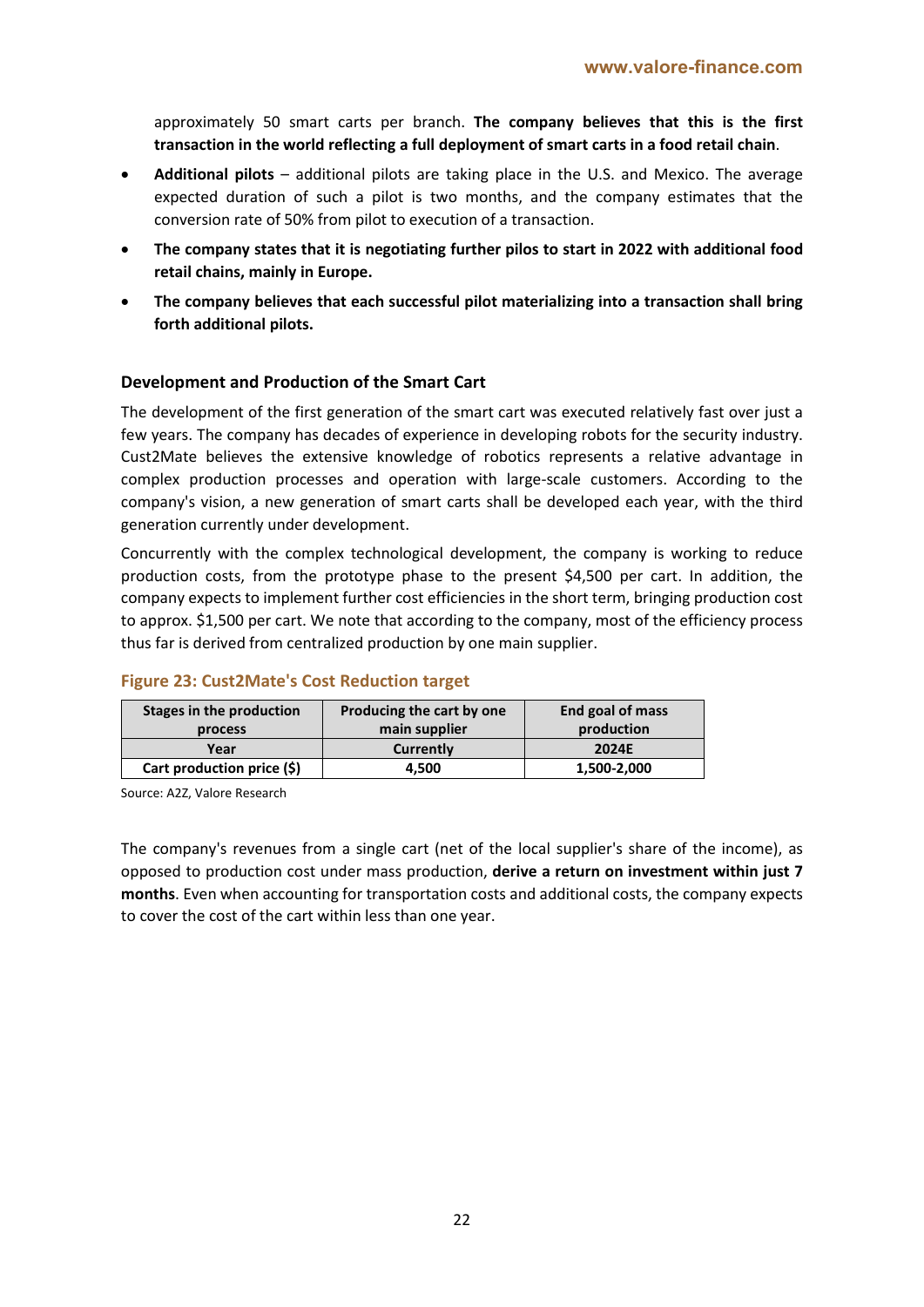### **Output and Production Possibility**

In September 2021, the company announced signing an agreement with Flex Ltd. for the production of its smart carts. Flex has facilities in 30 countries, as well as advanced logistics, manufacturing, and supply abilities. The purpose of the agreement is to ensure a significant production ability and favourable lead time. The company estimates that in accordance with this agreement, there are currently no real limits to its production span, as it is able to produce tens of thousands of carts per year.

# **Caper AI Buyout**

In October 2021, Instacart – an American company specializing in online food deliveries – announced the acquisition of Caper AI, a smart cart and self-service cashiers company, for \$350m. Caper AI – incorporated in 2016 and up to the date of the aforesaid sale raised an amount of just approximately \$13m. Starting in 2020, the company has implemented three pilot studies with food chains, one of which is the giant American food chain Kroger, but has not begun actual deployment.

### **Key Insights from the Transaction**

- A. **Price** pricing the transaction at approximately \$350m while the acquired company (Caper Ai) has no significant profit or income, emphasizes the high value applied to the company based only on its market entry potential.
- B. **Identity of acquirer** Instacart, which specializes in online food deliveries and is estimated at a value of tens of millions of dollars (private company) acquires activity in physical stores. This attests to the understanding that the physical retail market shall remain dominant for many years to come, and that in the future, the relationship between the online sales market and the physical sales market shall represent a similar holistic experience.
- C. **Acquisition strategy** Upon the announcement of the acquisition, Instacart CEO stated: "we share the same purpose, which is to provide retailers with new technologies that help them succeed in an increasingly more competitive industry, while also providing customers with the best shopping experience". That is, online sales are one technological experience, and the carts are the physical store technology.

The mere acquisition and the above reference reflect the view according to which physical stores shall continue to have a material role in the food retail market, and the smart cart shall provide the digital experience in the stores.

**It is fair to assume that in addition to online food companies (such as Instacart), which have high synergy with smart cart companies, it is highly likely that similar transactions shall occur in the future**. Additional options for such acquisitions are companies operating in the field of self-service cashiers, which further to strategic cooperation with smart cart companies, may make such acquisitions due to the possibility that the smart cart technology shall make the use of such selfservice cashiers significantly obsolete. The most prominent companies operating in the field of selfservice cashiers are NCR, Fujitsu, and Toshiba.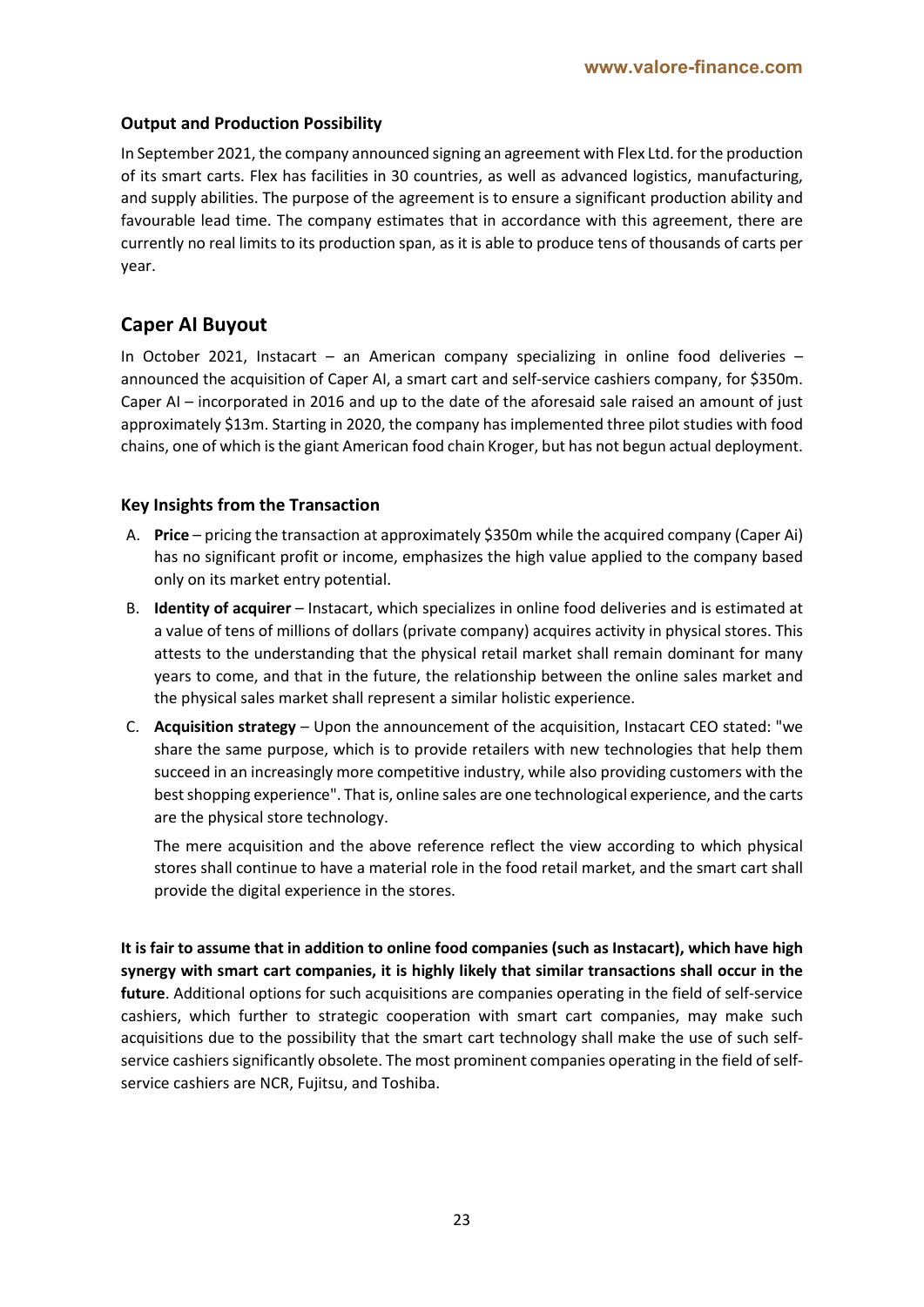# **Financial Analysis**

The cash balance of the company as of 3Q21 was \$8m. Cust2Mate estimates that the current cash burnout rate is approximately \$6 million per year. Thus far, the company has been able to finance itself, mainly through capital raising, while six such raisings have been executed since 2019 in the total amount of approximately \$20m in consideration of shares and options. We note that several large Israel institutional entities have participated in the aforesaid capital raisings, as well as the food retail chain Yochananof, which currently holds approximately 10% of the company (fully diluted).





Source: A2Z, Valore Research

The significant loss since the beginning of 2021, approximately \$36m, derives from the revaluation of options issued as part of the aforesaid capital raisings, which were recorded as a financial liability. The loss for this revaluation alone amounted to approximately \$32m. Such revaluation of options was also made in 2020, generating a loss of approximately \$3m.

### **The operational expenses of the company – such as R&D expenses, administrative expenses, and sales and marketing expenses are expected to generate an operational loss in the short term. Hence, support the company to substantially increase its market penetration in the short-term.**

**Additional activities of the company** – as previously mentioned, the company has additional activities other than the smart carts: a vehicles fuel tank fire prevention system, an energy migration system, and maintenance services, among other services, to security entities. These activities are independent with regard to R&D, business development, and sales. In fact, the company's outcomes up until 2020 only included these activities and the registration for trade, while the company's income, in the amount of \$1.4m in 2019, \$1.1m in 2020, and \$1.5m between 1Q21-3Q21, was generated from the other activities unrelated to smart carts. From 1Q21-3Q21, approximately \$750K of the income is attributed to the smart carts' activity.

**The acquisition of Isramat** – in January 2022, A2Z announced the acquisition of the Israeli company Isramat, which owns a metal parts factory. The acquisition is in fact a vertical acquisition of one of the manufacturers of the parts of the company's smart cart, and is intended, among other things,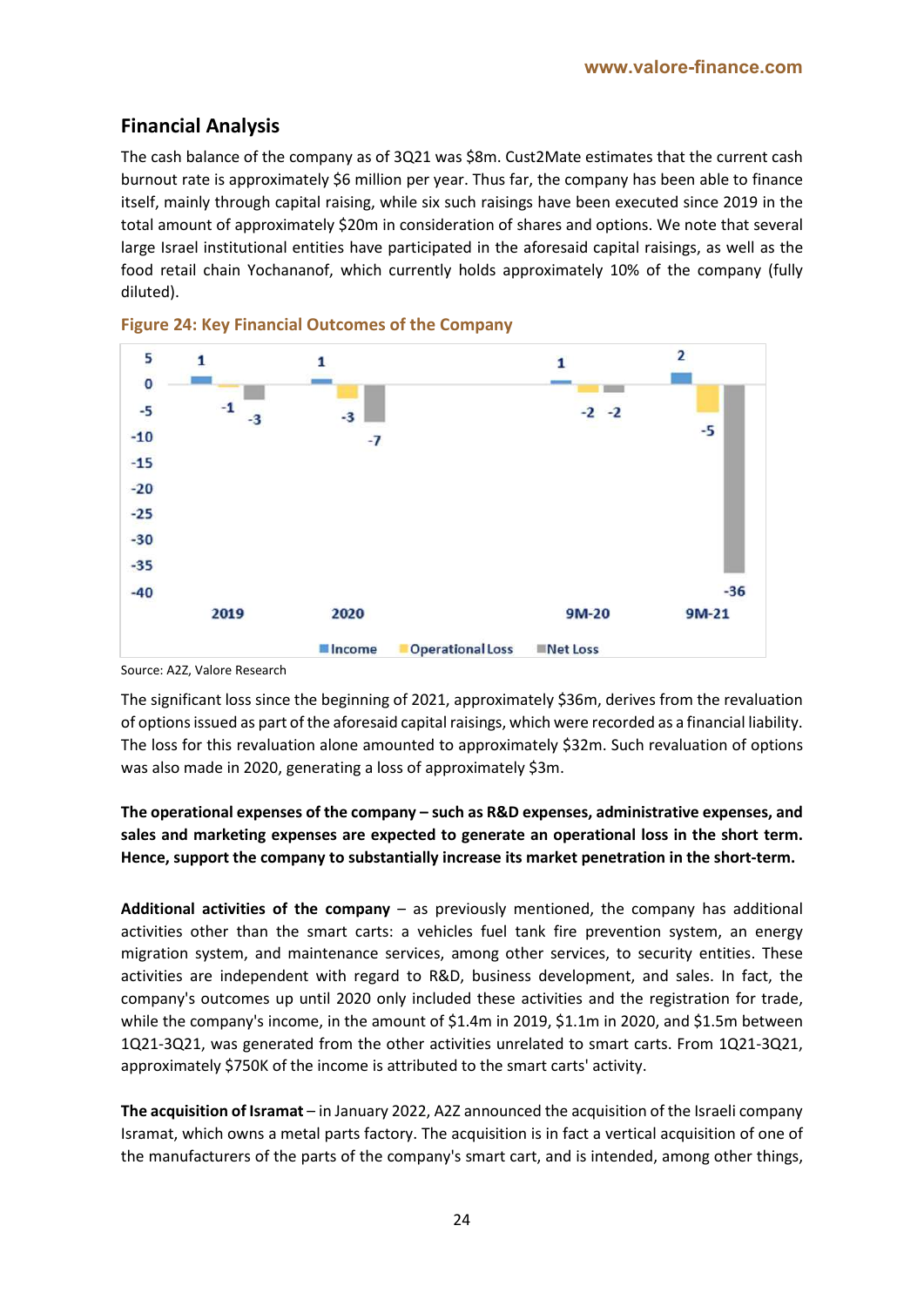to lower the cost of production of the company's smart cart and improve the supply and logistics chain of the company.

The sales turnover of Isramat was approximately \$5.6m in 2020, and its equity was approximately \$2.9m. The acquisition was in consideration of approximately \$3m, while approximately \$0.9m to be paid in cash and the remaining amount in A2Z shares. The shareholders of Isramat shall receive 273,774 shares with a derivative value of approximately \$7.6 per share.

# **Conclusion**

A2Z, through its subsidiary Cust2Mate, operates in the smart cart market, a giant global market of billions of dollars, incorporating a high double-digit growth potential. In the first phase, the relevant market is the Self-check-out, or self-service cashiers, which itself is currently worth approximately \$3.5B and is expected to grow at a high rate. In the next phase, the smart carts are expected to expand the market at the expense of the regular cart market, which is worth hundreds of billions of dollars.

A key advantage of the company is the fact that its smart cart applies existing technology and that its product is already operational and shelf-ready, unlike most of its competitors. Compared to the operational solutions of the competitors (which are already operating), the company's solution has prominent significant advantages, such as weighting products onto the cart and payment in the cart itself.

The company's management has substantial proven experience in the field of retail, and particularly in the field of cashiers and payments. Such experience provides a significant advantage - critical for the company's ability to execute successfully. The company's operation model generates a high return on investment in carts, as well as highly wide gross and operational margins.

# **Company Management**

**Joseph Ben Tsur** – CEO and Chair. A serial entrepreneur, who has several patents registered to his name, as well as vast experience in establishing successful companies and expanding them into new markets and industries. He has served as Chair of the international Elad Hotels chain, as Director of MARLAZ Holdings, and as CEO of DIG Ltd., a public company that produces and markets electronic components sold throughout Israel.

**Rafael Yam** – CEO of the subsidiary Cust2Mate. He previously served for 6 years as CEO of NCR Israel, a software company that specializes in the development of systems for retail chains. Mr. Yam's rich background in retail in general, and specifically in implementing payment systems in supermarkets, is highly significant for the company, putting the customers at ease with regard to the implementation of this solution and actually shortening the implementation processes.

**Amnon Peleg** – Chief Technology Officer. A renowned specialist in telecommunications, energy, and systems operations. Peleg has vast experience in the development and implementation of complex technological projects. He has more than two decades of experience as a Technological Project Manager for Israel's Prime Minister's Office.

**Amir Benkel** – Chief Financial Officer. Brings vast experience in finance with various multi-national companies.

**Gadi Levin** – Senior financial advisor, deputy CFO. With extensive experience in capital markets, he has served in executive positions in public companies listed on Canadian, USA, and London stock exchanges.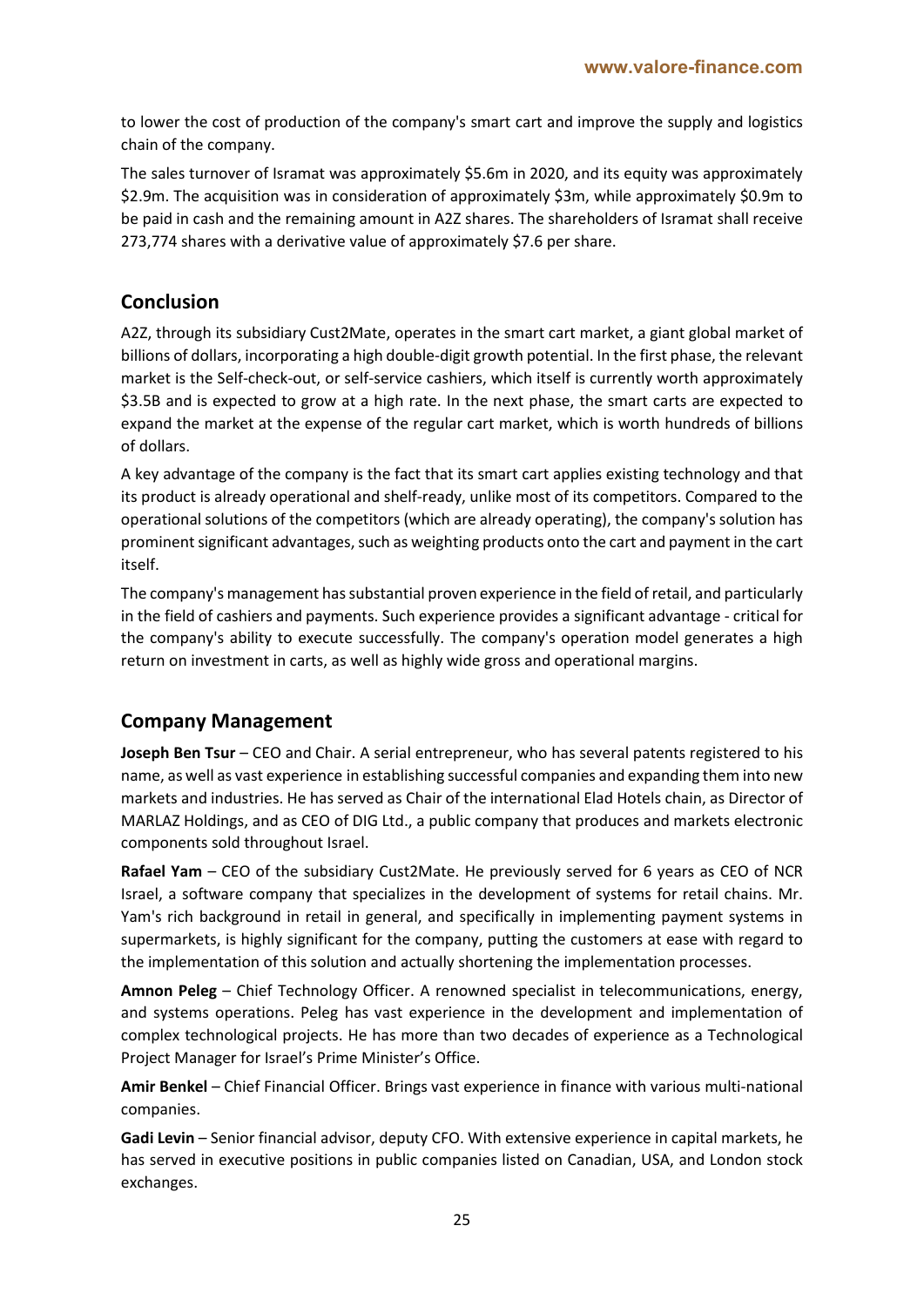**We note numerous of the company's executives are ex-NCR Israel ececutives, higly experience in the retail and payments market – with accumulated experience of ~500 years in retail, according to company estimates.**

#### **Risks**

- The company currently operates several pilots with food retail chains around the world, and intends to significantly increase the number of such pilots with additional chains soon. Efficiency and effectiveness in these pilots are expected to generate actual orders from the chains. On the other hand, a failure of a large number of such pilot may undermine the company's reputation and the efficiency of its product.
- Several companies operate in the field of smart carts or parallel fields, the majority of which are start-up companies, but there are also giant companies such as Amazon (although it is not selling its solution externally). In addition, the successful entry of the company into its target markets shall probably attract additional competitors to this field.
- Currently, the company does not generate significant income. In order to lead and develop its strategic plans, it is expected to increase its sales and marketing expenses, and as orders come in, also the expenses associated with producing the carts. Therefore, the company is expected to continue to present losses which could require additional capital raises, for at least the upcoming year.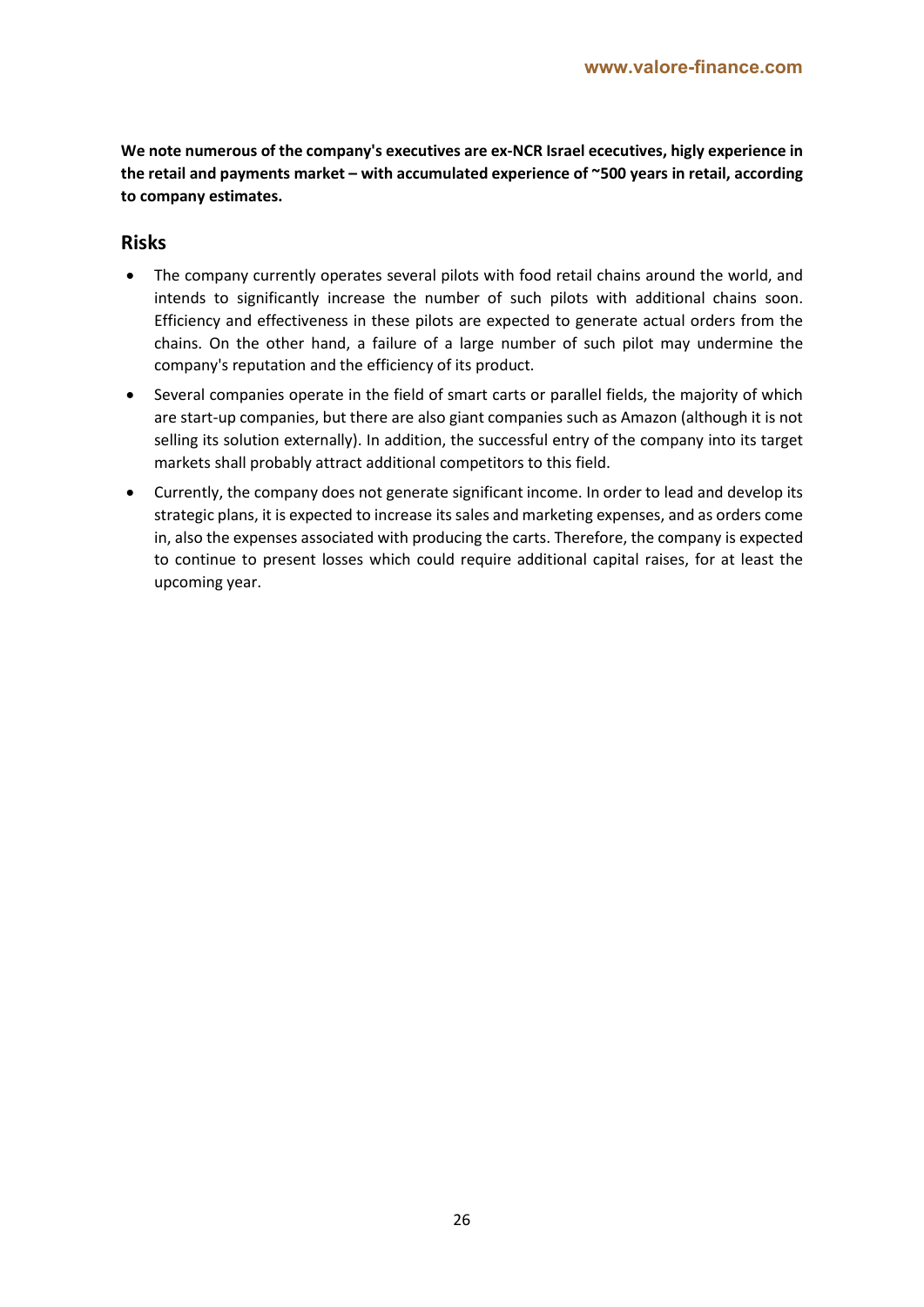# **Disclosure Appendix**

#### **Valore3: Caveats and Due Disclosure regarding the Analysis**

#### **a. Details of analysis preparation**

Meir Slater, ID 033618505 Address: 4 Atzmon St., Oranit Education: MBA in business administration & finance, Bar Ilan University; BA in economics & accounting, The Hebrew University.

Experience: Founding partner (2018-2021), Valore Finance, research manager in JerUSlem Bank (2014- 2018), analyst in Meitav Dash (2009-2014), analyst in Prizma (2006-2009), financial adviser in the economic department of KPMG (2003-2006).

Name: Jonathan Kreizman, ID 037276284 Address: 7 Necker St., Caesarea Education: MBA in Business Management & Finance, Ono Academic Campus; BA in Business Management & Accounting, Ono Academic Campus.

Experience: independent analyst (2019-2021); analyst in Mor Magna (2019-2021); analyst in Meitav Dash (2018-2019); analyst in Jerusalem Bank (2014-2017); analyst in Clal Finansim (2010-2013); analyst in Oscar Gross (2006-2010).

Jonathan Kreizman is employed by Mor Magna, a subsidiary of the Y.D. Mor Investment Group Ltd. (hereinafter "Mor"), whose address is 2 Ben Gurion St., Ramat Gan, telephone 03-7554949.

#### **b. Due disclosure by Jonathan Kreizman (hereinafter: "Preparer of the Analysis" or "Writer"):**

1. As far as the Writer knows, as of the date of publication of this research, the Writer has no direct or indirect conflict of interests.

2. The opinions in this paper faithfully reflect his personal opinions of the securities reviewed.

#### **c. Due disclosure by the Writer of the Analysis**

Below is disclosure of any direct or indirect conflict of interests of the Writers of this Analysis, as known to them or suspected of existing at the time of publishing this paper:

- 1. There are or could be private issues and public offers of A2Z securities, that the Writers and/or a corporation linked to them has managed or consulted on, whether alone or with others during the 12 months prior to publication of the analysis.
- 2. At the time of publication of this research, or in the 30 days prior thereto, the Writers and/or corporations linked to the Writers held or could have held, in their own accounts or accounts managed by them, a significant holding of a specific type of A2Z securities.
- 3. The Writers are entitled to receive from the reviewed company payment for research services. The annual payments to which they will be entitled are in the range \$30,000-\$50,000.
- 4. This report was prepared and published on 6.4.2022.

#### **d. Notes and General Disclaimers from the Preparers of the Analysis:**

This research paper was written for information purposes only, and **should not** be seen as an offer or persuasion to invest in the securities of the company reviewed, or any other securities. The Writers **are not** liable in any way for any damage or loss due to use of this paper. The Writers **cannot** guarantee or

**<sup>3</sup> Valore is the trade name of a group of analysts and experts in various fields. Valore is not a legal entity and is not responsible for the contents of this review. This research, written by the analysts who signed the report (as stated under "The Writer") is the fruit of the Writers' own research and other writers (who are not named in this review) who use the trade name Valore have no responsibility for the contents of this review.**